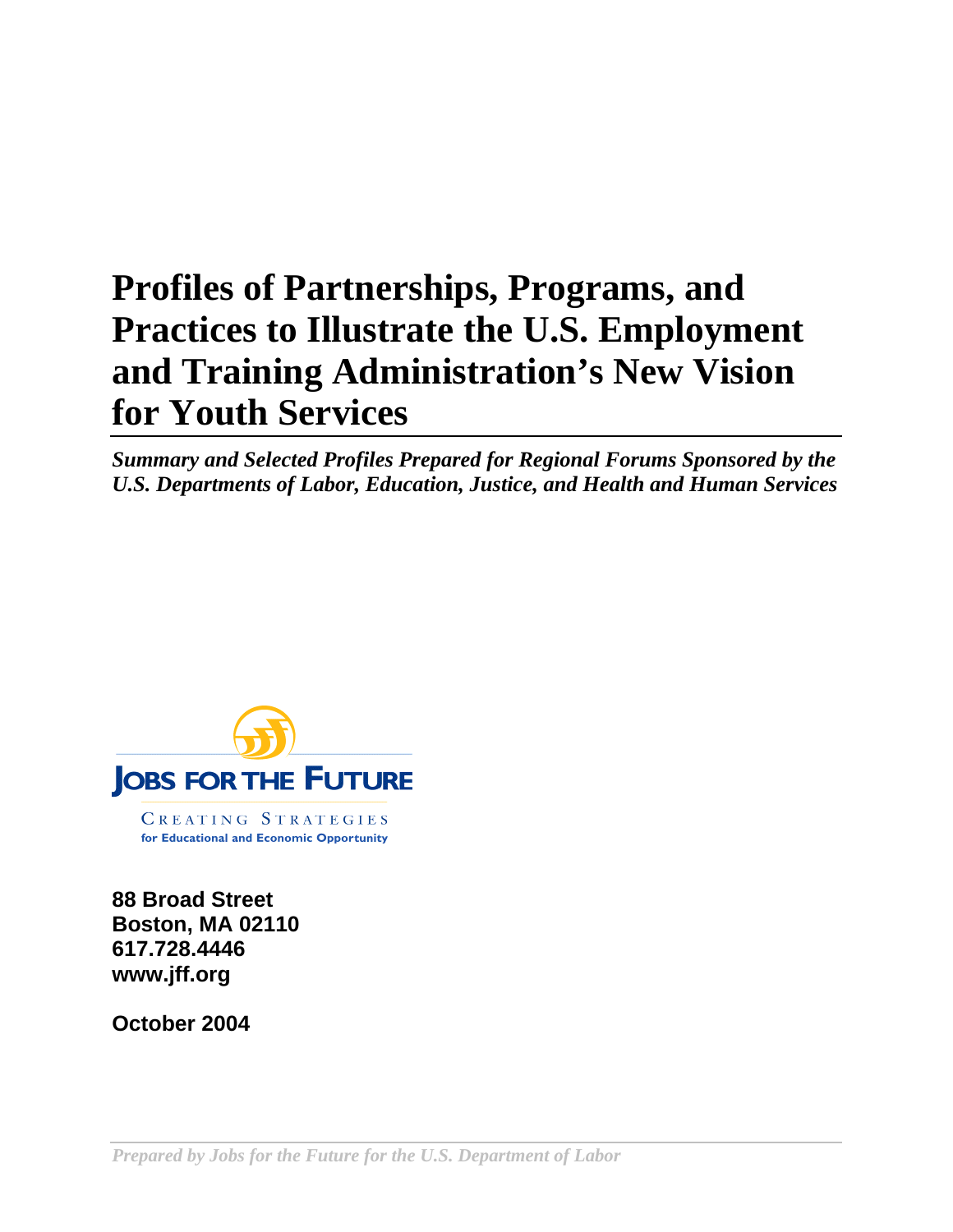# **Table of Contents**

| <b>Cross-Sector Collaboration:</b><br><b>Portland, Oregon</b>                                                 |  |
|---------------------------------------------------------------------------------------------------------------|--|
| <b>Pathways to Credentials for Out-of-School Youth:</b><br><b>Improved Solutions for Urban Systems (ISUS)</b> |  |
| <b>Building a Data-Based Case Management System:</b><br><b>Hartford, Connecticut</b>                          |  |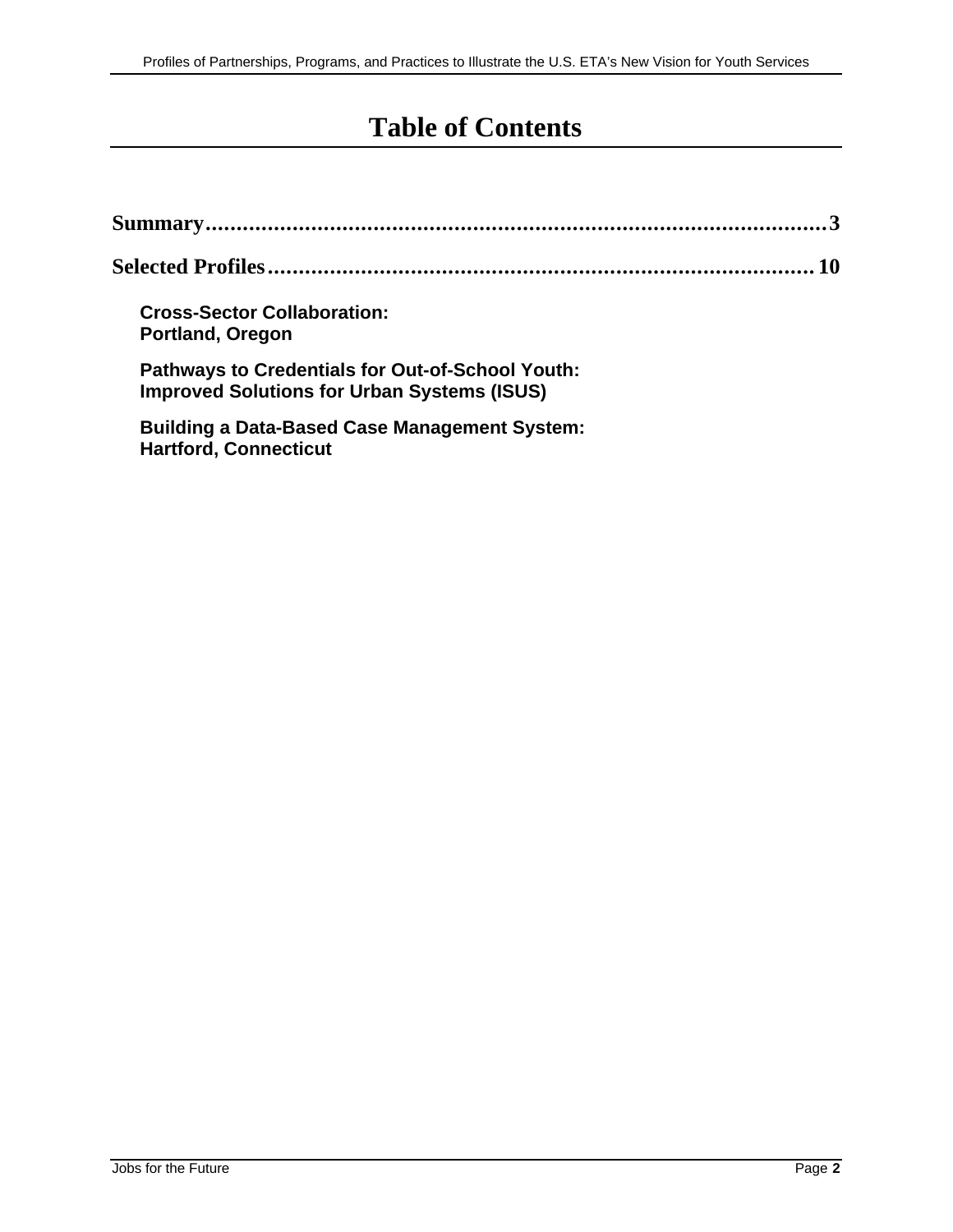# **SUMMARY**

The number of high school age students who do not complete high school is receiving increased attention as a serious challenge facing our educational and workforce systems. Moreover, the magnitude of the problem is becoming clear at the same time as a consensus is emerging that education beyond high school is critical to economic self-sufficiency and success in today's knowledge-intensive economy. As recently as two decades ago, young people without education beyond high school could reasonably expect to get family-sustaining work in service or manufacturing operations; today they face lives of economic struggle, virtually shut out from jobs that would allow them to build assets and support children of their own.

The Office of Youth Services of the U.S. Employment and Training Administration has laid out a new strategic vision to serve this vulnerable group of young people in a demand-driven workforce system. In ETA's vision, WIA-funded youth programs will serve as a catalyst to connect these youth with quality secondary and postsecondary educational opportunities and high-growth and other employment opportunities. ETA has identified strategic opportunities and approaches in four focus areas:

- Alternative education;
- Business demands in high-growth industries and occupations;
- Neediest youth; and
- Improved performance.

This paper offers a series of profiles developed by Jobs for the Future of on-the-ground partnerships, programs, and practices that illustrate aspects of ETA's new vision for youth services. The intent is to provide the WIA youth system with illustrations of the feasibility and desirability of the directions set out in the ETA Vision Paper by looking to the field for examples of these strategic approaches in action.

To guide its work, JFF worked with ETA to establish three areas of inquiry that correspond to the strategic opportunities and approaches identified by ETA:

- Cities where the local workforce system collaborates with the school district to meet the needs of under-performing and out-of-school youth;
- Programs that engage business in providing employment and educational opportunities in high growth fields for out-of-school youth; and
- Practices that help systems to improve performance, particularly in literacy/numeracy, and use data for case management, tracking outcomes, and program improvement.

ETA's commitment to the neediest youth is reflected here through the deliberate inclusion of places, programs, and practices particularly targeted to these populations.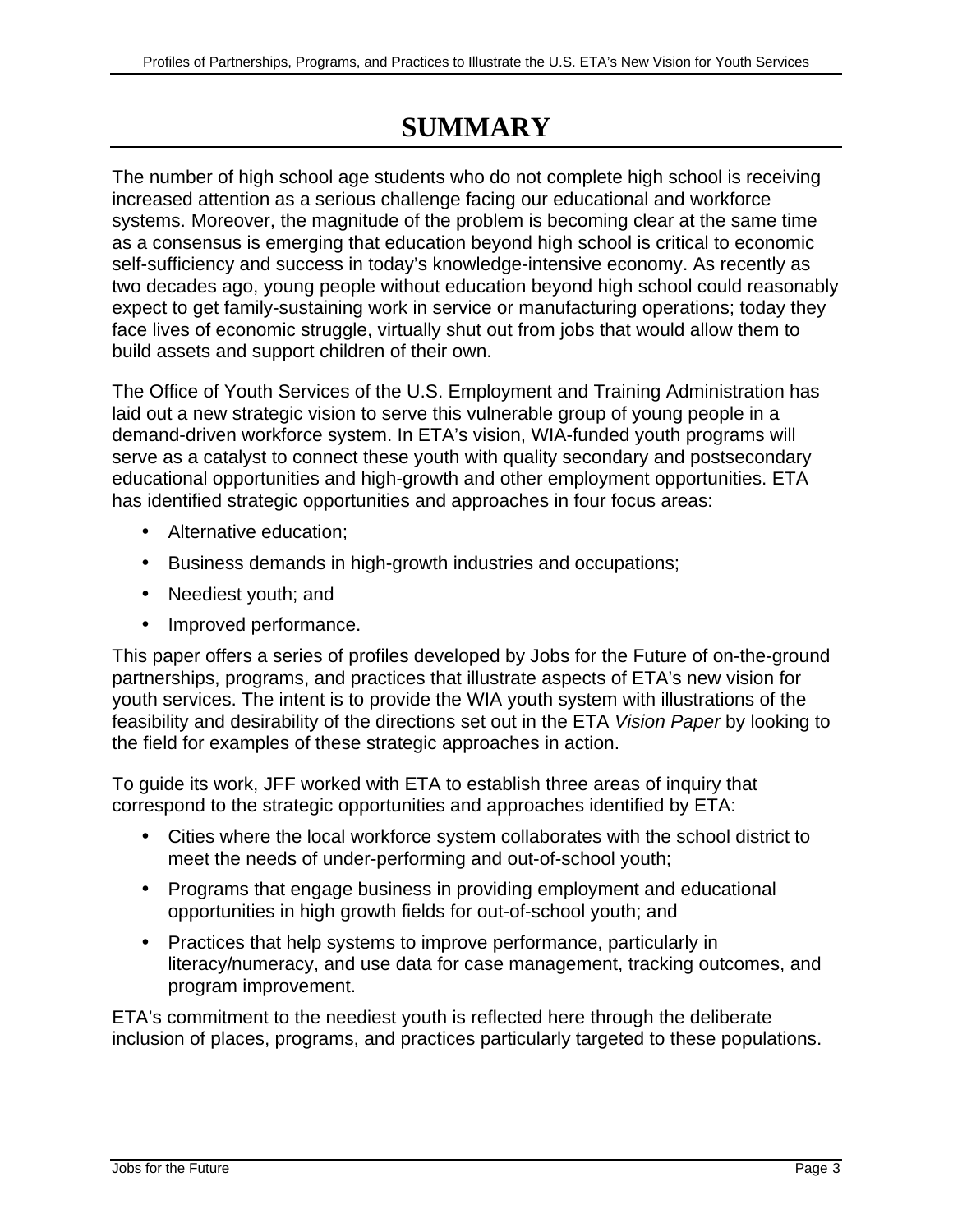### *Outline of the Report*

The paper begins with overarching field-based observations that emerged from the profile development work. The full report contains eleven profiles, each of which aligns to one of the areas of inquiry outlined above. The profiles in the full report are presented both in brief, to give the reader a sense of the range of places and programs profiled, and in full. This summary includes the field-based observations and three full profiles.

The profiles have been designed to illustrate the extent to which the ETA vision builds on and helps to create the conditions for promising practice in the field. In identifying the programs and practices to profile, JFF relied on multiple key informants and national databases. Given the intent of the product and its scope, the criteria for selection were both recognition and credibility in the field. The programs and practices profiled here should therefore be viewed as promising rather than proven. Nevertheless, they offer insights and information that both policymakers and practitioners can use as they move forward with implementing the ETA vision.

# *Field-based Observations*

Our inquiry in the field produced some "good news" and a confirmation of the direction of the ETA vision. Specifically, we found encouraging examples of:

- Collaborations between local education and workforce systems directed at improving the quality and outcomes of alternative education;
- Schools and programs that engage employers in blending education and workforce development to offer older disconnected youth a second chance at education, workforce credentials, and good jobs; and
- Performance improvements in the youth workforce investment system through the use of data for case management and program improvement, and through the development of new approaches and materials for improving the literacy and numeracy skills of out-of-school youth.

We drew five field-based observations from our analysis of encouraging examples that align to ETA's strategic vision. It is our hope that these emergent lessons will be useful to ETA in the implementation of its vision, provide some direction to policymakers, and help to delineate fruitful areas for further research.

**1. Collaboration between workforce and education systems can lead to more strategic and better targeted use of resources for alternative education, particularly if the alternative education programs are well-organized and supported.**

In the cities we examined, collaborations between youth workforce development and alternative education systems are opening doors to new possibilities for targeting resources and integrating services to meet the needs of out-of-school youth. In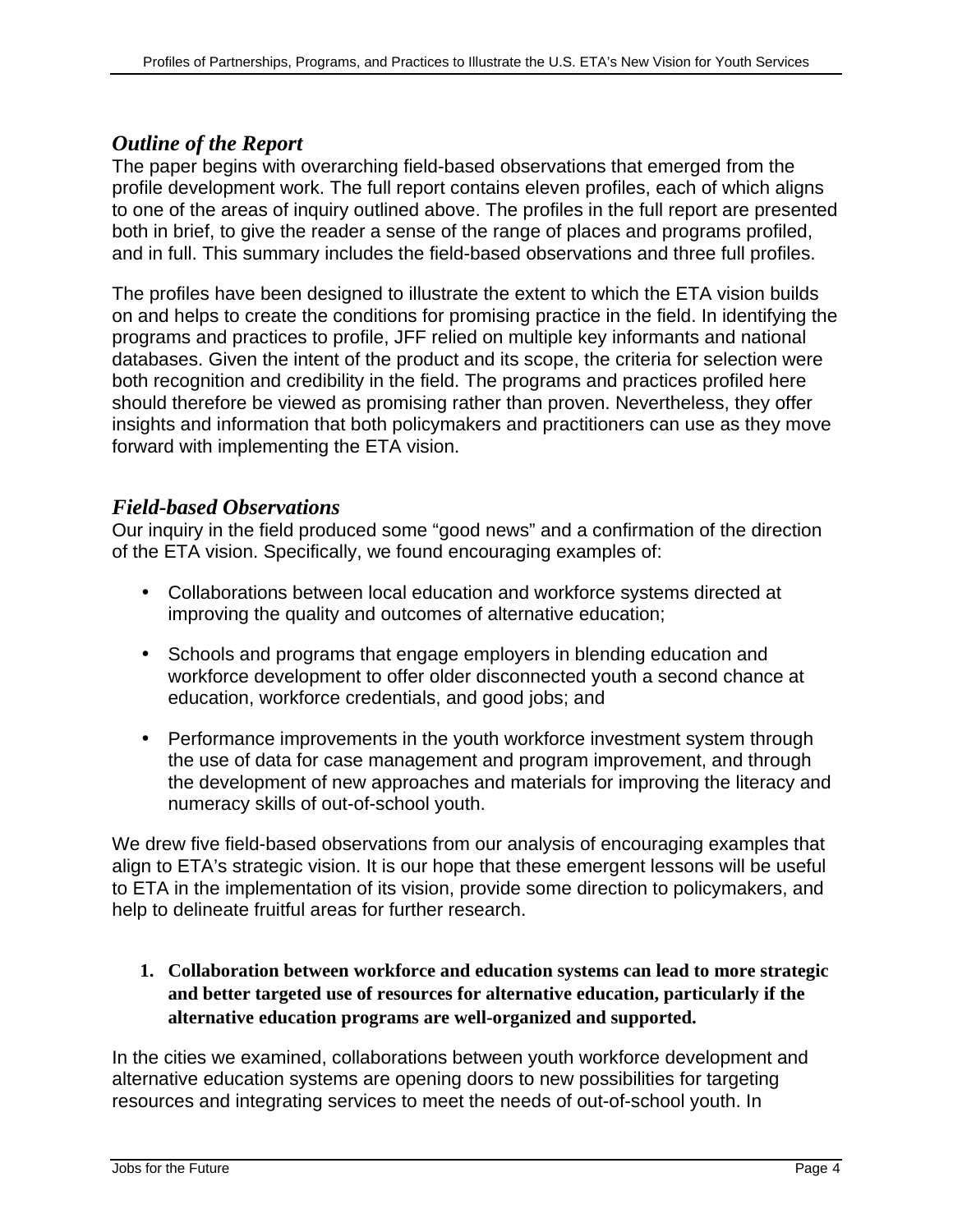Portland, Oregon; Boston, Massachusetts; and Philadelphia, Pennsylvania, systemic collaboration between the workforce system and an organized and supported alternative education network is leveraging comprehensive workforce development and academic skill development services for out-of-school youth. Strategic use of limited resources allows the partnerships to provide the type of comprehensive programming that will increase the likelihood that out-of-school youth will acquire the academic and career-related skills they need for economic self-sufficiency.

All three partnerships benefit from alternative education programming that is wellorganized and supported through provider-driven networking and/or through state and district policies that promote and sustain a coherent array of alternative learning options. The systemic approach to alternative education programming in these cities allows the partnerships to broker services across sites and impact a larger number of youth.

For example, in Portland, where supportive state policy, district infrastructure, and active alternative school providers have created a well organized system of alternative education, the Youth Opportunity (YO) Center is staffed by four major alternative education providers, and five alternative schools serve as additional YO sites in the community – ensuring that YO services are integrated with academic programming.

The strength of the alternative school system in Portland has also enabled alternative providers to influence and help the district's large comprehensive high schools, particularly ones struggling to meet Adequate Yearly Progress (AYP) benchmarks. For example, students participating in Roosevelt High School's partnership programs with Open Meadow Alternative Schools have made significant academic gains in literacy and math. These include gains of close to three grades in reading for incoming ninth-grade students who were identified as at risk of academic failure and who participated in a summer orientation program and 36 hours of following-up tutoring, compared to less than a one grade-level gain for Roosevelt students overall.

Collaboration between the youth workforce investment system and alternative providers in Boston led to the organizing of providers into a Youth Services Provider Network that meets regularly to ensure that services are streamlined and coordinated. All 13 providers in the network collaborate to ensure that WIA youth receiving services in any network program can access "career explorations" that four of the programs provide in key Massachusetts industries. In addition, alternative providers use a common supplemental literacy/math curriculum – the Aztec curriculum – at both the YO Center and the alternative schools. Common use of the Aztec curriculum has resulted in a more strategic diagnostic and placement process between the YO Center and alternative programs and more concentrated support for youth with low literacy and numeracy skills. The first year of full implementation saw improvements in program retention and close to a 50 percent increase in graduation rates at alternative sites.

**2. State and local policies play a key role in advancing quality alternative education and supporting cross-sector collaboration.**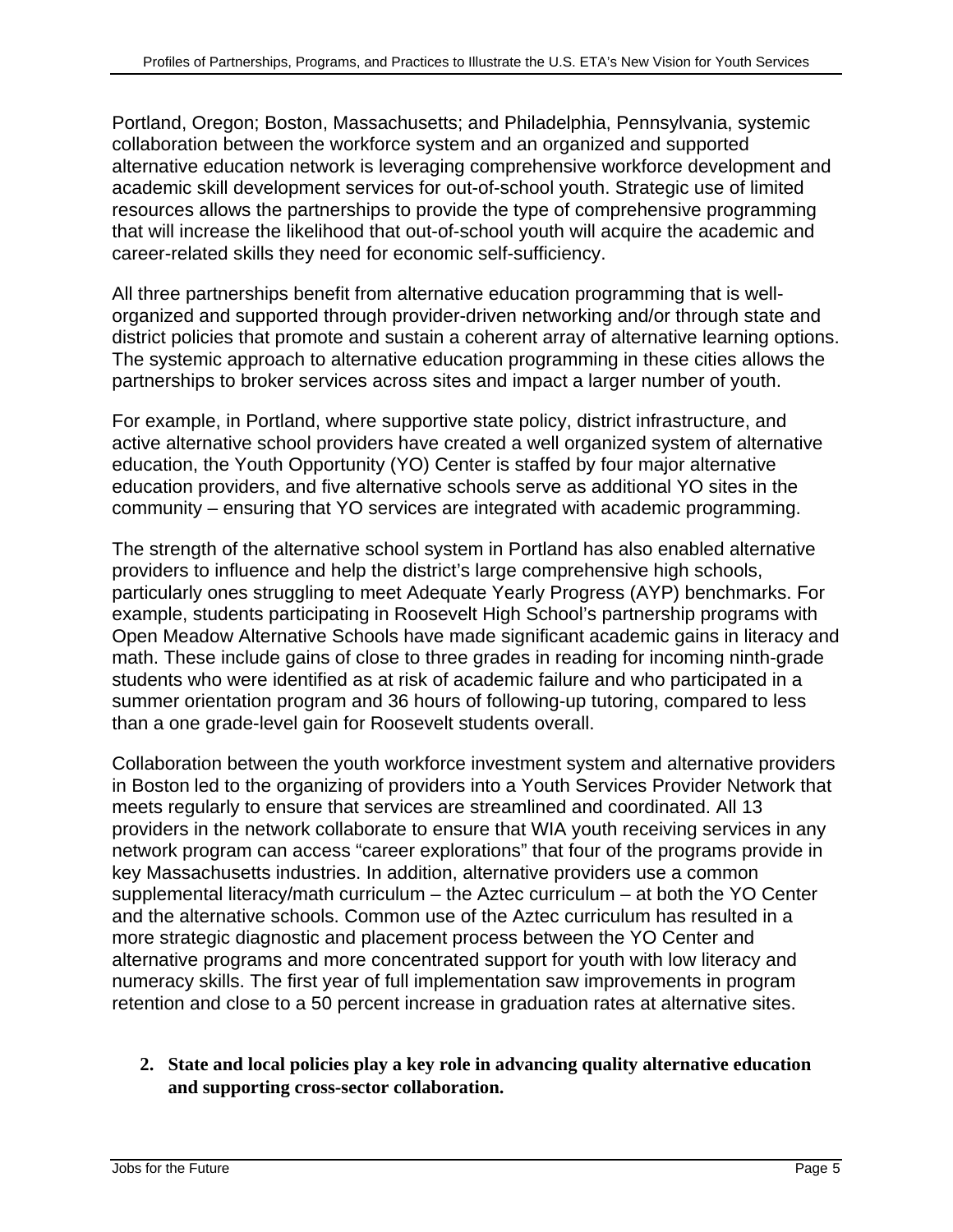Alternative schools and programs in the communities profiled benefit from state and local policies that provide stable funding and promote collaboration across sectors, which enables the alternative system to serve as a springboard for coordinated workforce investment in out-of-school youth.

Oregon state policy promotes the development of a wide range of alternative learning options. Statutes require school boards to maintain learning situations that are flexible with regard to environment, time, structure, and pedagogy. Statutes also describe a mechanism by which alternative options receive a high proportion (80 percent) of state per-pupil funding. In Philadelphia, Youth Council policy requires the community providers of WIA youth programming to link the services they offer youth to education programs. WIA-funded services are defined as "companion programs" and WIA providers wrap employment opportunities, educational support, and social support around the district's alternative education programs.

- **3. Education programs that connect out-of-school youth to high-growth industries:**
	- **Have specific roles for employers in providing quality assurance and on-the-job training;**
	- **Are characterized by structures that allow for relatively short initial training followed by advancement possibilities; and**
	- **Are operated by a range of organizations with strong connections to business and education.**

Programs that engage out-of-school youth in pathways to high-growth fields are operated and sponsored by a diverse array of organizations, including civil rights, faithbased, community based, and business associations. While sponsorship is diverse, the mission across these programs is similar: to provide employment opportunities for lowskilled, typically low-income individuals. Out-of-school youth constitute the majority of the population served by the programs profiled in this inquiry.

These programs also share similar characteristics: specific roles for employers; responsiveness to the market needs of the local economy; connections to the education sector; and structures that offer intensive, relatively short initial training for immediate skilled employment as well as further advancement and training in the form of postsecondary credentials or employer training programs.

For example, drawing on its partnership with local employers and trade unions, Taller San Jose Tech, a program of a community-based social service center, offers training to out-of-school youth, over 90 percent of whom test at a fifth-grade math level and sixthgrade reading level. This training prepares them for employment in two local industries with high demand for skilled employees: construction trades and information technology. Over 75 percent of the youth who co-enroll in an on-site diploma-granting alternative school complete their degrees. The school provides personalized instruction in a curriculum that meets all of the state's competency requirements. The staff also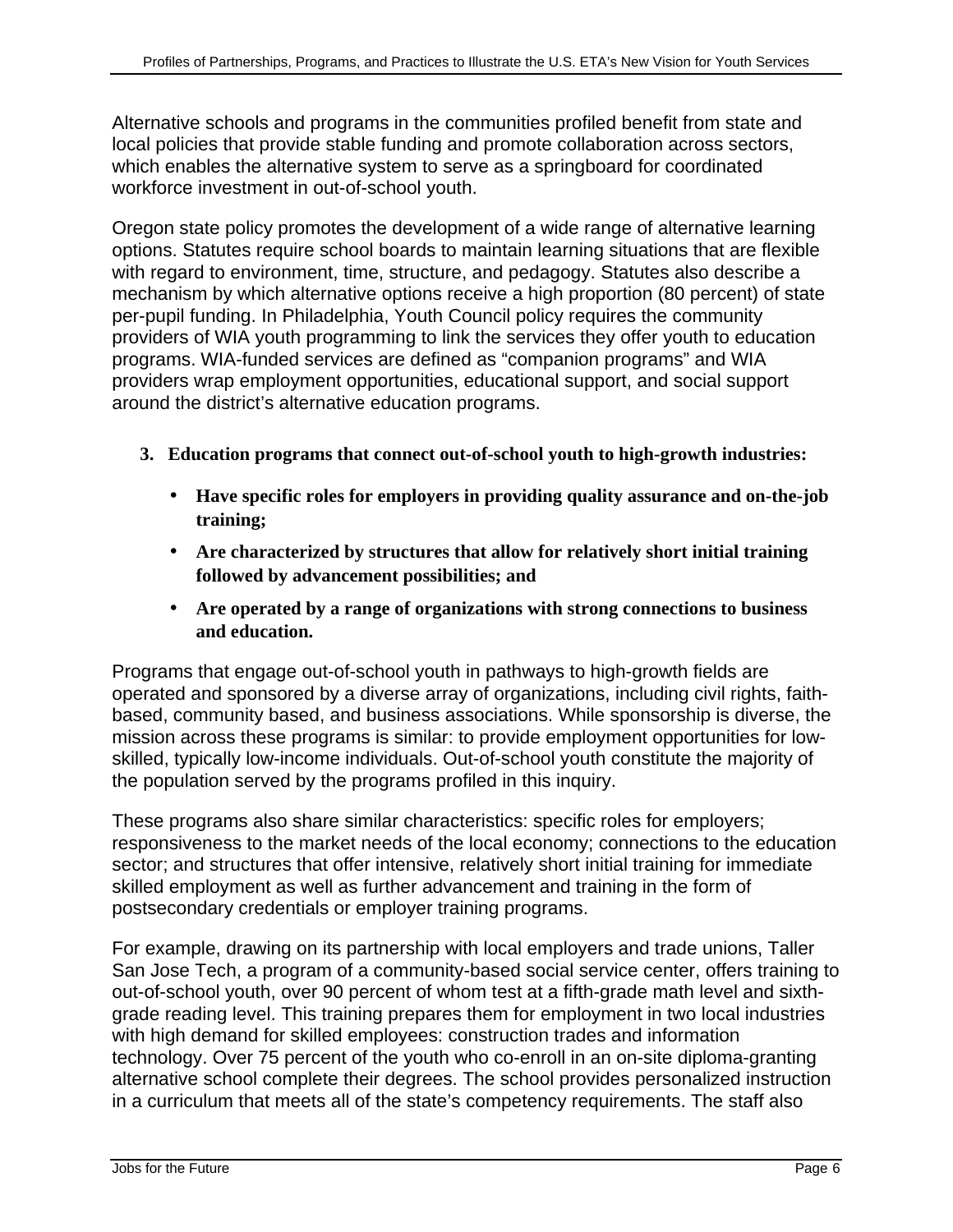encourage and support graduates to pursue postsecondary credentials in their chosen industry.

Employer partnerships ensure the quality and credibility of the training through an advisory board that oversees the curriculum and certification requirements, assesses program outcomes, and serves as ambassador for the program in the community by building employer networks. Employers participating in the networks make annual commitments to place a specific number of Taller San Jose participants in full-time employment. Of the graduates, 86 percent are employed within 30 days of graduation. At six months after graduation, 93 percent are employed.

Focus: HOPE in Detroit, Michigan, similarly engages industry professionals to serve as industry advisors, influence curriculum and certification decisions, provide sites for internship experiences and employ graduates for the three employment programs they operate: Machinists Training Institute (MTI), the Center for Advanced Technologies (CAT), and the Information Technologies Center (ITC). Each program offers intensive, modular training supported by employment partnerships that ensure marketable credentials and provide permanent employment placement for graduates.

The MTI program, the "heart and soul" of Focus: HOPE according to program staff, specifically designed its first-level module to respond to the dramatic decrease in the age of participants and the retention and training concerns for the out-of-school youth population. The modular structure provides exposure to machinists/technology careers through an intensive training program and ameliorates the "cultural confusion" out-ofschool youth can experience in a workplace environment

Students in Focus: HOPE programs can earn college credits/degrees as well. Those who progress beyond the first module of the MTI program can earn up to 30 articulated college credits. Students in the CAT program, a partnership with six companies, an engineering society, and five universities, can earn both Associate's and Bachelor's degrees. MTI graduates enter the workforce earning an average wage of \$11.00 per hour. CAT graduates who earn a B.S. degree enter with an average starting annual salary of \$55,000. CAT is also the largest producer of minority graduates in manufacturing engineering, according to the National Science Foundation.

#### **4. Educators have begun to adapt adolescent literacy and/or adult literacy/numeracy programs for out-of-school youth.**

Older out-of-school youth with low literacy and numeracy skills require programs that address their specific needs. Rather than develop entirely new curricula, educators concerned about the growing population of out-of-school youth have begun adapting curricula originally designed for younger adolescents or youth with more ageappropriate skills to more appropriately serve older, disconnected youth.

For example, PCC Prep has adapted the college's developmental math course to focus less on "brushing up" skills for adults who have been out of school for a few years, and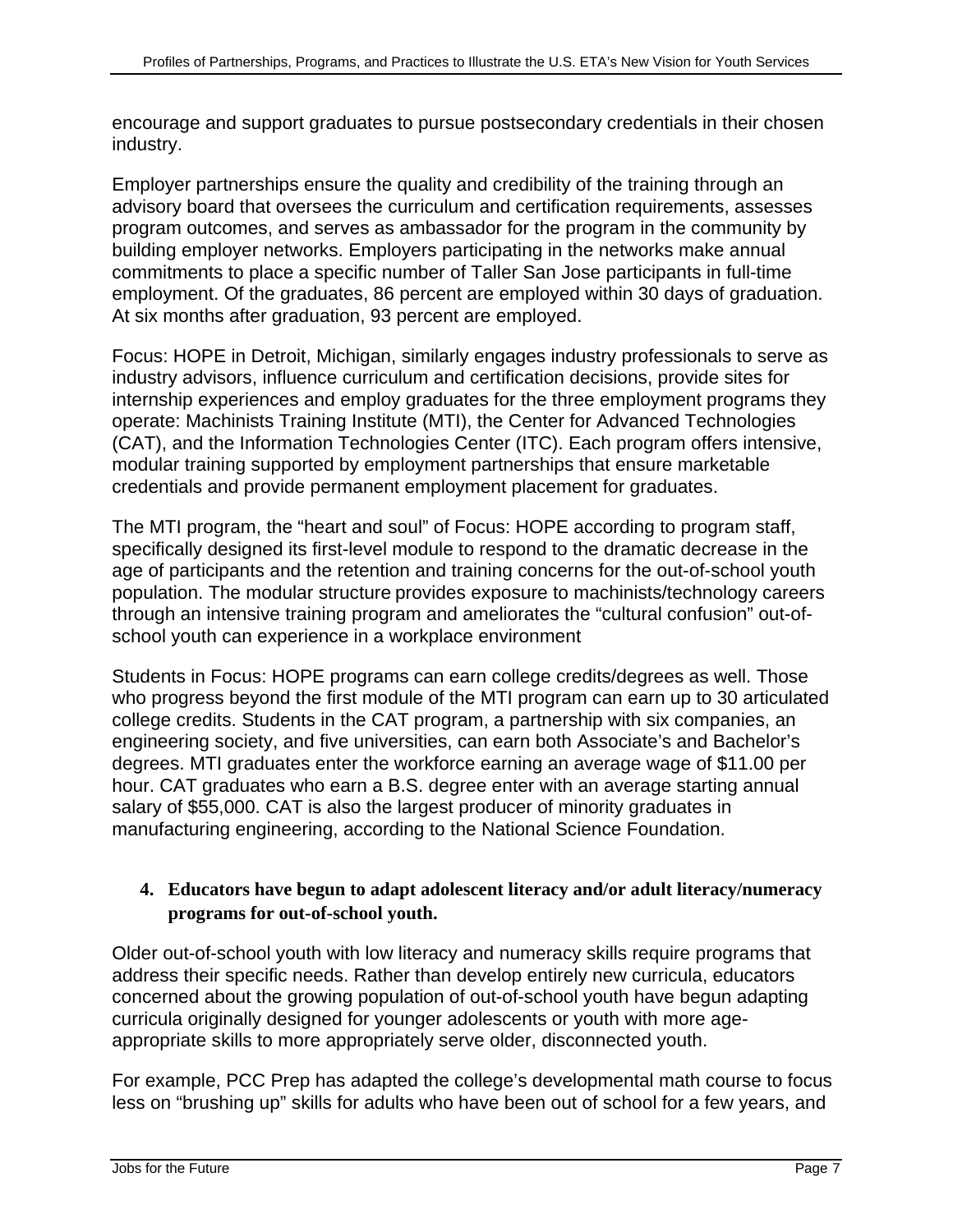more on teaching skills to young people who may have a wide range of experience in math. In addition to building basic math skills, the curriculum for out-of-school youth incorporates study and college preparatory skills, and enables youth to gradually and systematically take charge of their own learning. The results have been promising. Eighty-eight percent of students showed progress toward college-level math proficiency by passing a Gateway to College math class and qualifying for a higher-level math course.

The National Center on Education and the Economy adapted its Ramp-Up to Advanced Literacy program for use in alternative education programs by making the materials more flexible, streamlining the curriculum so that youth in short-term programs can make progress quickly, and adding more instruction and content to the teachers' notes – recognizing that the capacity in the field is not that of the regular K-12 system. At the same time, NCEE kept the curriculum's link to real-world problems and its powerful emphasis on motivating and engaging learners . Early reports on use of the curriculum have been promising. One alternative education program serving primarily English language learners reported that all the students went up at least one level in ESL.

#### **5. To improve their performance, systems use data for case management and program improvement and to track outcomes for out-of-school youth.**

There are promising examples of communities that are using data to both drive improved program performance and ensure that all youth receive services to achieve secondary and postsecondary success. In Hartford, Connecticut, for example, a collaboration between YO and school district staff to identify and engage youth who are at-risk of dropping out has led to the development of Hartford Connects, a Web-based case management and reporting system that a variety of partners are expanding to help improve educational and employment outcomes for youth. Hartford Connects links the Hartford Public Schools, city departments focused on youth, and 15 to 25 communitybased agencies, including YO Centers, WIA youth programs, and community- and faithbased initiatives.

Although still in the early stages of development, the initiative is already improving access and coordination of services for re-engaging dropouts. Participating service providers meet monthly to review information on dropouts generated by the Hartford Public Schools MIS system and determine which agency has the best leverage to reach out to each individual youth, based on services, geographic location, and personal connections. While a primary focus is on re-engaging youth in high school, partners have identified alternative options for those young people who have indicated they are unwilling to return to a Hartford Public Schools high school. These options include a newly created Diploma Plus program and a credit retrieval program for adjudicated youth who are behind in credits.

In Portland, Oregon, Worksystems, Inc., which manages the city's workforce investment system, has significantly revised its performance management system to include the implementation of additional interim performance measures for assessing the progress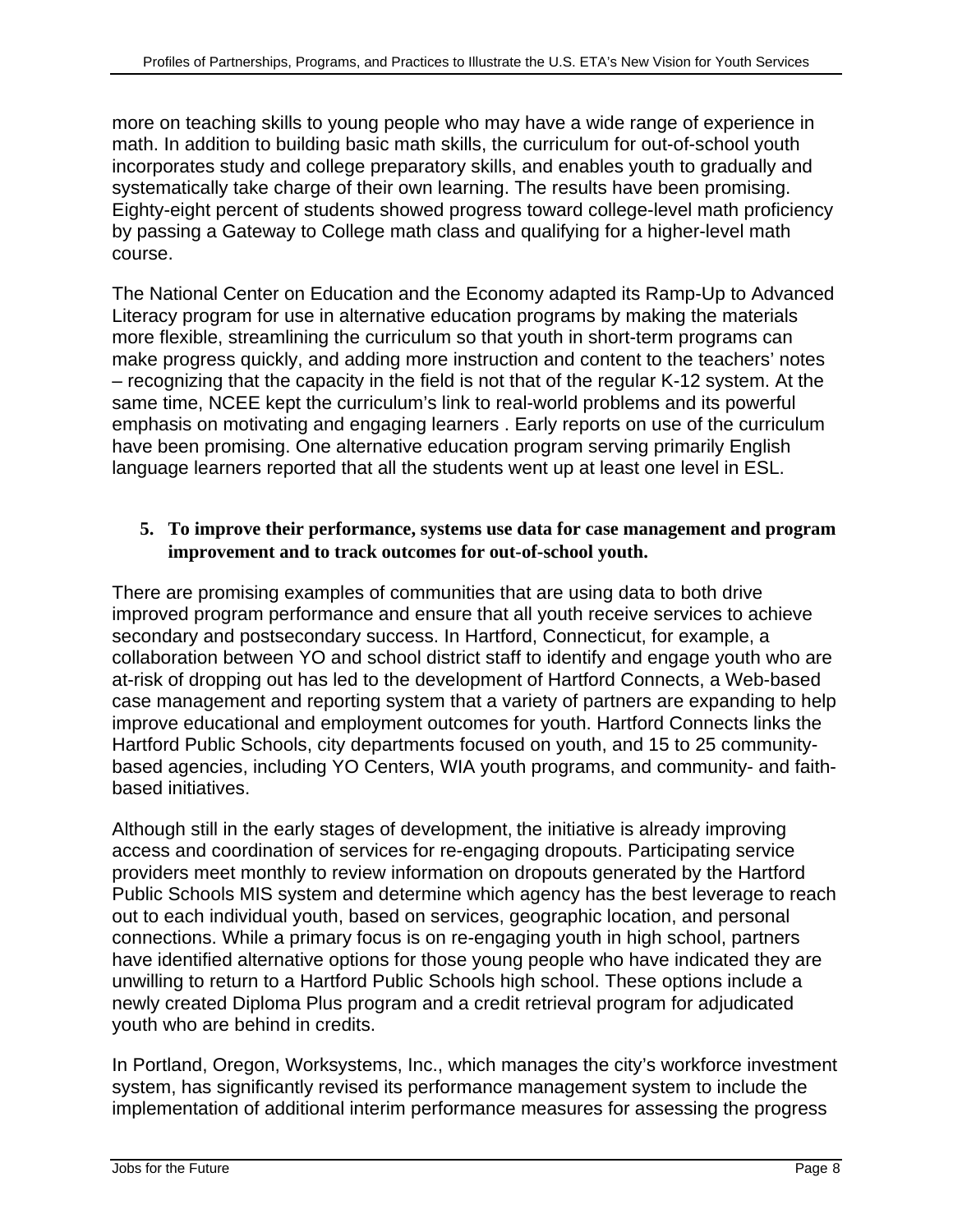of youth toward outcomes and providing enough information for managing program performance. The focus in designing these measures was to help ensure that all case managers have ongoing, workforce development-focused contact with youth, and that all populations – in-school, out-of-school, older, and younger youth – progress appropriately toward identified outcomes.

The revised and improved data management system allows the Portland YO program manager to look at data daily, weekly, and monthly, and to work intensively with programs to identify which youth are and are not being served, the barriers to service, and strategies that can be put in place to better engage those youth. It has played an instrumental role in the Portland YO system's rebound from early poor performance. The Portland YO system is now recognized as a high performer by meeting and surpassing U.S. Department of Labor performance targets.

The regional Youth Council recently approved a Worksystems proposal to implement interim measures similar to the YO measures in order to provide the WIB and its provider network with useful and timely information for the management of WIA youth programs.

#### *Conclusion*

Taken together, the field-based observations strongly suggest that ETA's direction as outlined in its Vision Paper is both feasible and desirable. We found field-based examples of the strategic approaches described in the Vision Paper across all four of the focus areas. The field-based observations described here and in the following profiles of partnerships, programs, and practices indicate that strategic opportunities can be leveraged to ensure that out-of-school youth receive the education and training they need to succeed in today's economy.

In particular, the move to improve the quality and outcomes of alternative education programs through cross-sector collaboration between the K-12 and workforce investment systems appears promising. ETA's new common performance measures will be critical to ensuring that outcome measures are aligned between the two systems. An investment in research that strategically defines and assesses the impact of crosssector collaboration on outcomes for out-of-school youth would provide valuable information on the efficacy of fostering and supporting such collaborations. Moreover, such research would tell us much about the effectiveness of programs for out-of-school youth operating at the nexus of the K-12 and workforce investment systems and the extent to which these programs move youth onto pathways to economically selfsufficiency and satisfying adulthoods.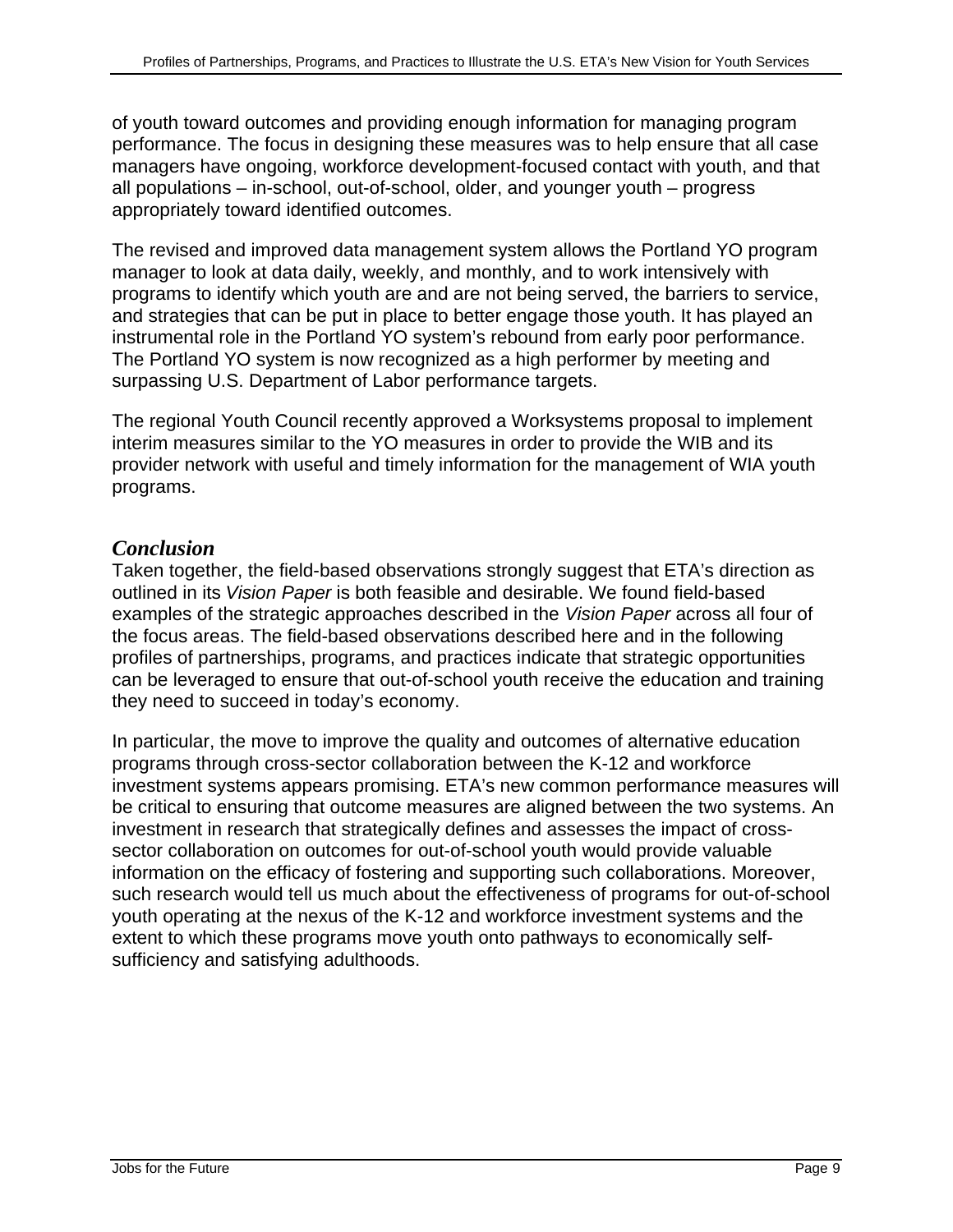# **PROFILES**

# *Cross-Sector Collaboration:* **Portland, Oregon**

Portland, Oregon's extensive network of high-quality alternative education programs for youth who have dropped out of school more closely approximates a "system" of alternative programming than can be found in most communities. This system has served as a springboard for coordinated youth workforce investment services: leveraging the infrastructure of educational options for out-of-school youth, the local workforce investment system provides young people in alternative settings with access to significant workforce development opportunities. Moreover, alternative schools with youth workforce development programming have begun collaborating with district comprehensive high schools in the provision of supplemental services to help students meet state standards and to help schools achieve Adequate Yearly Progress, as specified in No Child Left Behind. This profile discusses the key features of Portland's emerging second-chance system for youth.

# *Leveraging the Workforce Development System for Out-of-School Youth*

Portland's youth workforce investment system leverages the city's comprehensive "second chance" system of alternative schools for out-of-school youth by co-locating services and integrating resources with alternative schools and programs. The workforce system has begun to move toward a "systems view" of resource utilization, going beyond disparate funding configurations and institutional, organizational, and program interests.

The development of a youth workforce investment system integrated with the existing alternative schools is made possible by a powerful network of alternative providers that are grounded in the community, have a track record of reaching youth who have dropped out of school, and can provide youth with career development and career ladder programming. Both Youth Opportunity and Workforce Investment Act contract services are built upon an extensive network of alternative programs reaching the population of young people targeted by WIA.

The extent to which Portland has decentralized Youth Opportunity programming is unusual. After a shaky start, when YO services were centralized in a single site but outcomes were poor, the Portland workforce investment system was revitalized under new staff and engaged the city's network of alternative education and service providers in fundamentally reorganizing the YO system to better leverage the network. This network of providers successfully advocated for building the YO network of services on the existing alternative system. As one provider put it, "We have six youth competing for each slot in our programs. We have the youth for a critical mass of hours during the day; it made sense to build the workforce investment system on our network."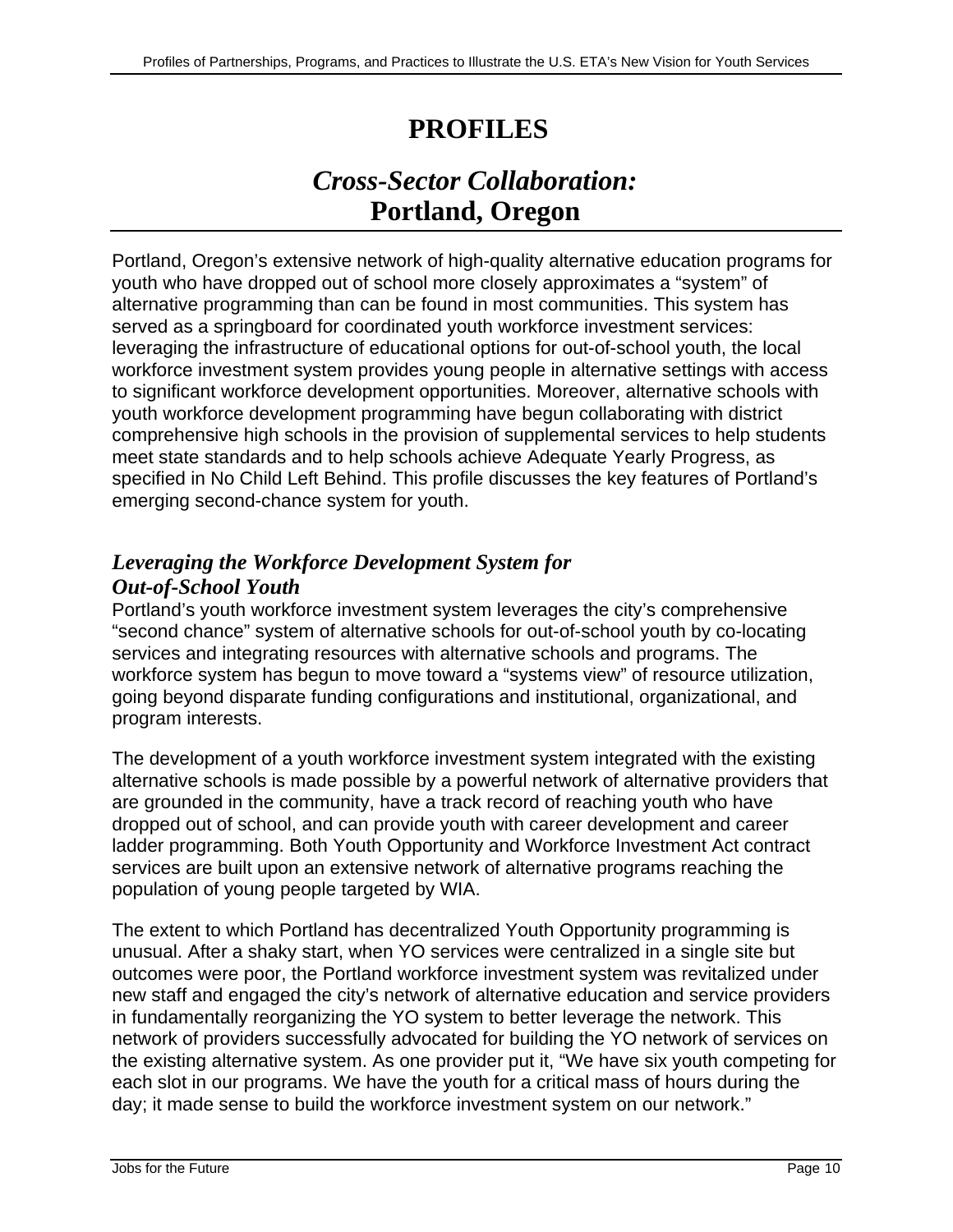Today, Portland has a Youth Opportunity Center staffed by four major providers, along with eight additional YO sites in the community, five of which are alternative schools. Each provider in the network has a lead staff person responsible for case management of youth within its program and, in some areas, for one portion of the YO services for the entire network. For example, a staff person at one organization is the lead for community service programming and coordinates all programming for youth participating in that service across the network of providers. The system requires very close coordination and mutual accountability among providers, as well as a strong degree of trust that a youth referred to another site will receive the required services.

In addition, WIA formula-funded services are co-located and integrated with alternative providers. All thirteen youth service providers are in the alternative network, and WIA funds leverage the significant additional resources required to support a high-impact, successful program. For example, two organizations in the network of WIA-funded youth workforce programs are nationally recognized for their success in achieving education, training, and employment outcomes for at-risk, disadvantaged youth: Portland Youth Builders is a demonstration site for YouthBuild's National Schools Initiative, and Open Meadows Alternative School has been recognized by the Department of Labor and the National Youth Employment Coalition's PEPNet.

The cost of achieving such positive outcomes in these two programs averages about \$20,000 per youth, per year. WIA and YO funds provided through Worksystems, Inc. (the regional WIB) support 27 percent of this actual cost, with the rest funded through Average Daily Membership (ADM) and private foundation funding. In this way, WIA funds have allowed these programs to provide comprehensive academic, career development, and employment and training services to disadvantaged youth and, as described below, enabled them to serve as key service providers to large high schools not meeting AYP goals.

The WIB has set out a five-year strategic plan to ensure that all WIA services target the geographic areas of highest need and continue to leverage other systems and sources of dollars. This plan builds on the current collaboration between the alternative providers and the workforce investment system and envisions a more advanced level of collaboration. For example, the plan states that future contracts will require youth workforce system contractors to commit to: collaborative resource development, sharing of best practice curriculum integrating academic and real-world applications, and the use of Workforce Case Managers who focus on providing collaborative service: "delivering youth to services rather than services to youth." In addition, programs funded will be required to develop articulated credit programs with postsecondary institutions that give college credit to youth involved in secondary educational programs.

# *Ensuring Quality and Access*

Portland has organizations, frameworks, and strategies in place that support the attainment of quality in alternative schools and programs and that ensure access to programming for youth in need of services.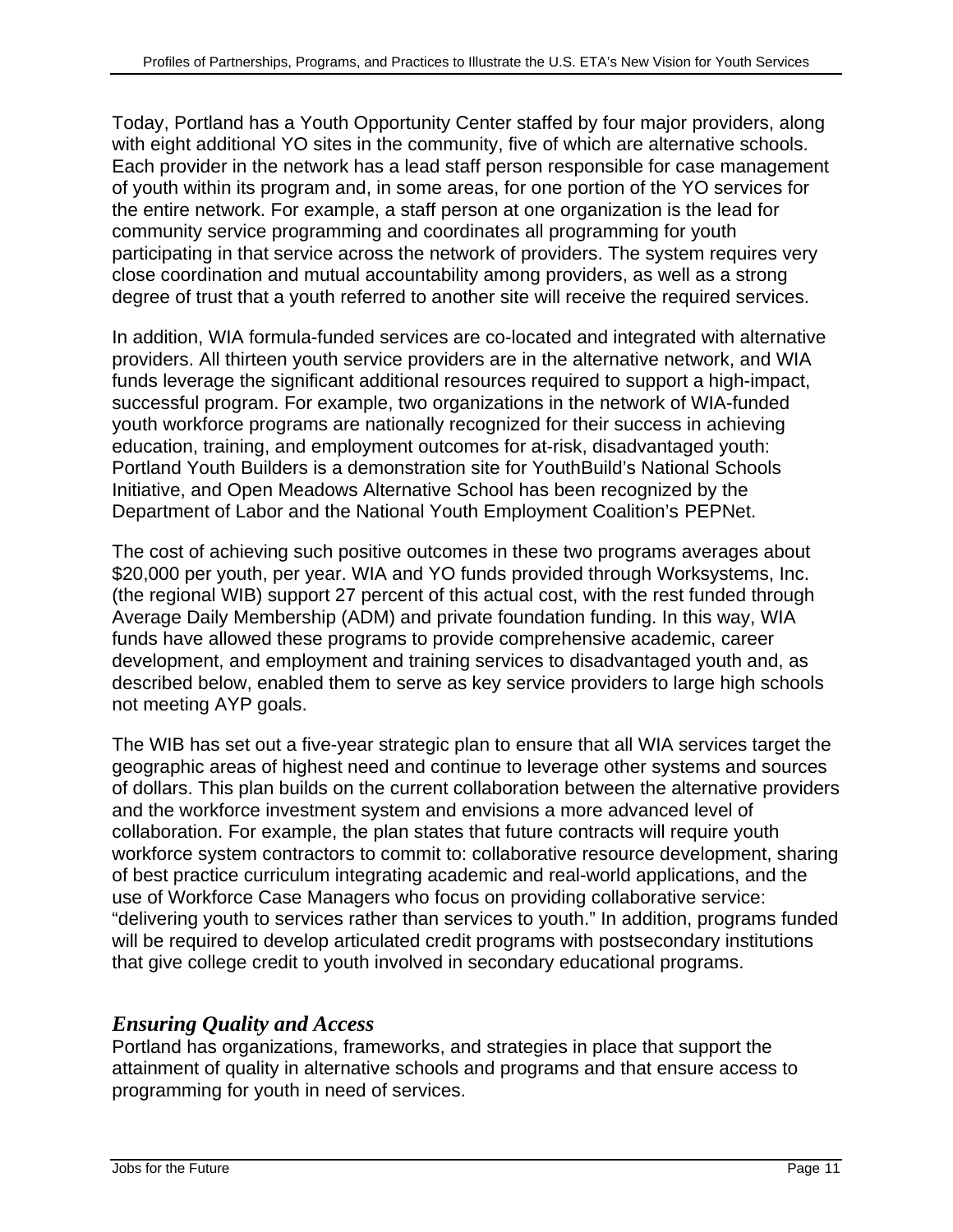For example, Portland Public Schools has a service contract with alternative schools and programs that requires them to establish measurable and specific Annual Student Performance Objectives in three areas: student attendance and retention; student conduct; and academic achievement. The district must approve the program's/school's objectives, and it has contracted with the Northwest Regional Educational Laboratory to establish and maintain a Student Application and Progress Monitoring System database. Each school/program is required to measure student academic growth or lack thereof and account for students' scores in reading and math using Computer Adaptive Testing at entry and exit. The school/program must conduct satisfaction surveys and use the Social Skills Rating System questionnaires, or similar instruments, to measure changes in student behavior.

The Northwest Regional Educational Laboratory prepares an annual report on student outcome measures for the board of the Portland Public Schools. A subcommittee of the board annually reviews the outcomes with the Director of Education Options, holding schools accountable to negotiated objectives for improving outcomes. WSI reviews the Northwest Regional Educational Laboratory data, in addition, to collecting its own data on literacy gains.

In addition, the Coalition of Metro Area Community-Based Schools, a network of Portland's contract alternative schools, advocates for schools and services for out-ofschool youth, plans collaborative programming, and shares curricula. Several years ago, the coalition, until then a loose network of providers, accessed city funding to create promotional materials on the range of second-chance options. The process of developing common materials served to coalesce the network for the purposes of advocacy for second-chance opportunities, while creating an outreach mechanism to ensure that students have access to the programs.

In recent years, the coalition has played a key role during annual budget negotiations, helping protect core services from budget cuts. For example, during one year's negotiations, the alternative providers collaboratively determined which programs could afford to take a cut and which could not, and it made recommendations to the district accordingly. The coalition has also brought students to budget hearings to testify about the value of the alternative schools, and it has negotiated collectively with the district regarding the number of slots to be funded annually.

# *Helping High Schools Meet Adequate Yearly Progress Goals*

The overall result of a strong state policy framework (described in detail below), district infrastructure and accountability mechanism, and WIA investment in alternative schools is a broad array of alternative schools and programs that have begun to influence how Portland's large, comprehensive high schools operate. Over the last two years, the alternative schools have begun developing collaborative relationships with the district's comprehensive high schools to assist those schools to meet their Adequate Yearly Progress goals.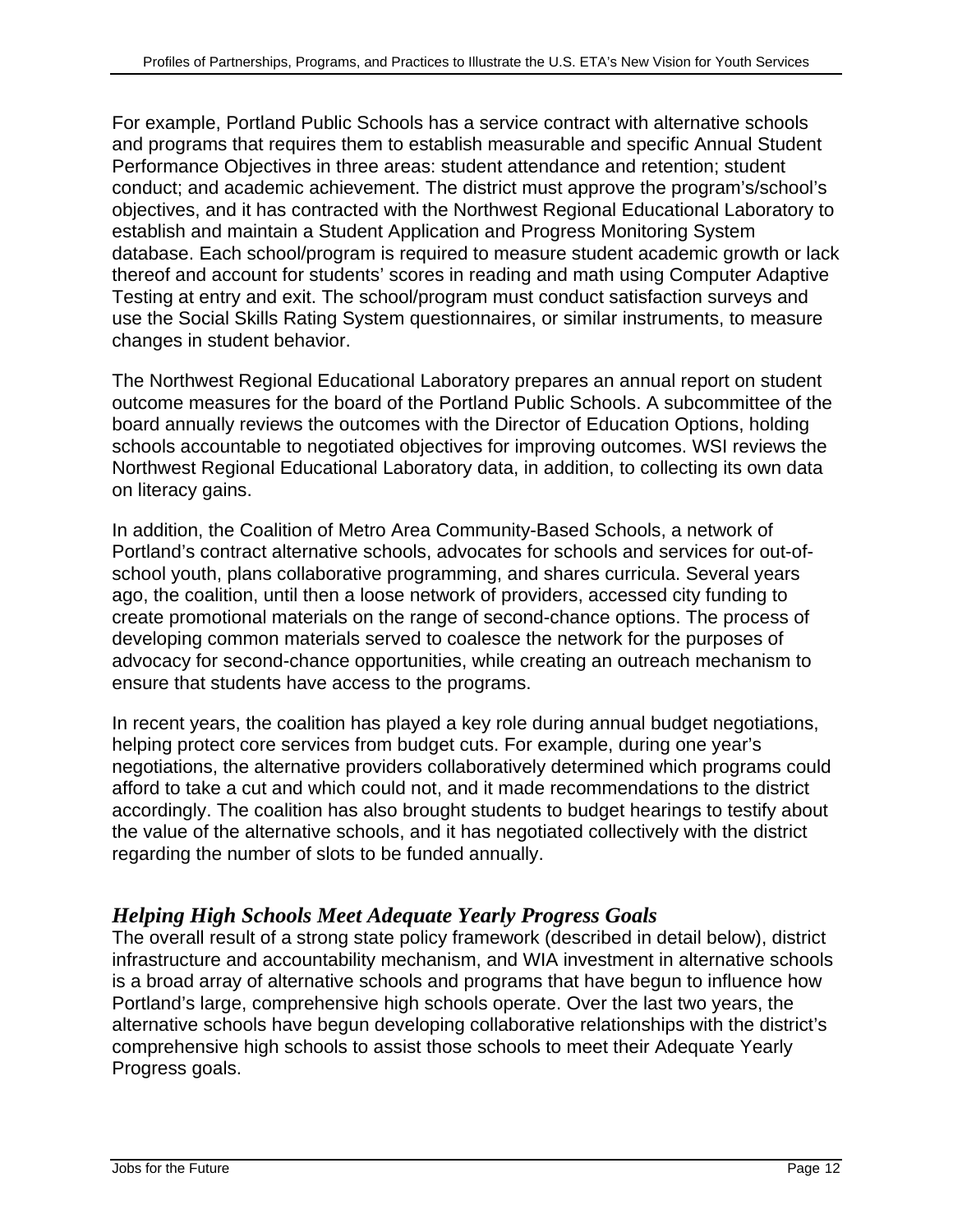The most developed partnership is between Open Meadow Alternative Schools and neighboring Roosevelt High School. Using "supplemental services" funding under No Child Left Behind, Open Meadow developed "Step Up Leadership Academy," a summer orientation program for Roosevelt's incoming ninth-grade students who had been identified as at risk of academic failure. Offered in the summer of 2003, the program was designed as a "week of students' being successful," in the words of a Roosevelt administrator. It was run collaboratively by Open Meadow and Roosevelt staff. Students participated in ropes courses, diversity training, intensive leadership development, and team building to help them develop the habits, attitudes, and behaviors necessary for success in high school. At the end of the week, parents engaged in activities with their children and the staff of Roosevelt and Open Meadow.

Through this initiative, each student forged a strong relationship with at least one Roosevelt or Open Meadow staff person. During the school year, Open Meadow conducted two follow-up activities: weekly tutoring by Open Meadow teachers certified in content areas; and mentoring by upper-class Roosevelt students. Staff also continued outreach and support to the parents. Through a second program, the Step Up Tutoring Academy, Open Meadow provided tutors for any Title I-eligible students in the school.

All students who participated in Step Up have stayed in school and are making significant academic gains that are directly attributable to the program. Students who participated in one semester of the Leadership Academy gained close to three grade levels. The average reading skill gain for Leadership Academy students was two grade levels; for Tutoring Academy students, it was between one and two grade levels; for Roosevelt students overall, it was less than one grade level. Math gains were similarly impressive: Step Up students fell far short of the eighth-grade math benchmark at the

beginning of the program and were on grade level at the end of ninth grade.

By the end of the 2003-2004 school year, 100 percent of the Leadership Academy students were still attending school. Those who had not transferred to another school continued to participate in Step Up throughout the year.

The graph shows the reading skill gains from the Degrees of Reading Power Assessment administered by Roosevelt at the beginning and the end of the 2003-2004 school year:

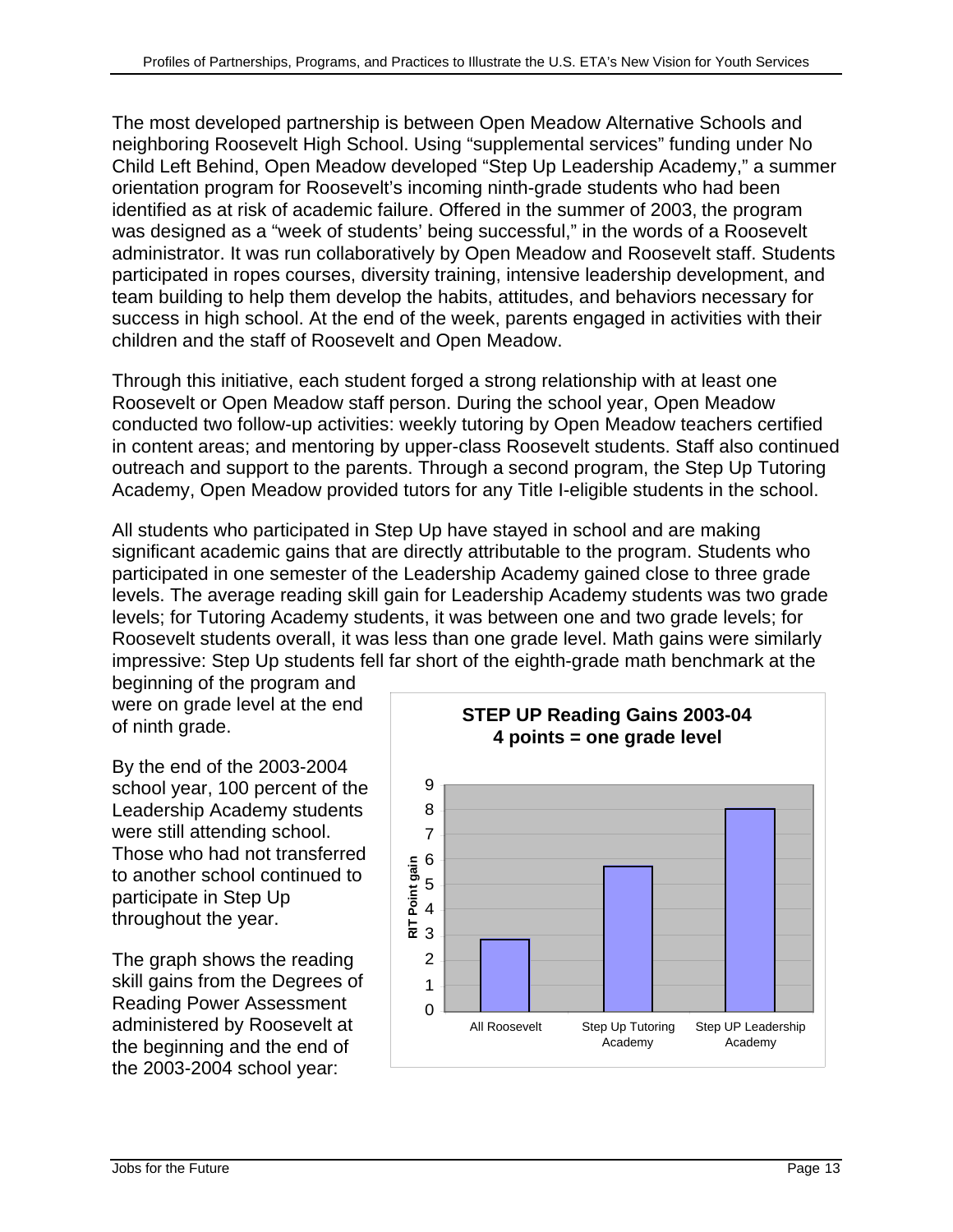- Average gain for Step Up Leadership Academy students was 8.1, or the equivalent of two grade levels.
- The gain for students in the Step Up Tutoring Academy was 5.8
- Roosevelt's all-student average was 2.9.

Step Up students who were tutored in math showed accelerated skill gain on the Oregon Statewide Mathematics Knowledge and Skills and the C.A.T. Math Survey 6+. Participants showed an average 7.5-point gain, or close to two grade levels. The group average was well below the eighth benchmark (231) at the start of the program, and it was at benchmark at completion of the first year.

Plans are in place to expand the program in the summer of 2005 to eighth-grade students preparing to enter Roosevelt. With funding from Portland's Children's Investment Fund, Open Meadow will run "advocate groups" for those students to help them prepare for high school. In addition, because Roosevelt is restructuring into autonomous small schools in 2004-2005, Open Meadow will run three summer leadership camps for incoming ninth graders and provide after-school tutoring for each of the small schools.

### *College Connections for Out-of-School Youth*

In Portland, the integration of education and workforce development extends beyond the K-12 system to the postsecondary system. Portland Community College (PCC), the area's largest community college, has played a key role in the provider network and workforce investment system through:

- Developing a set of PCC-operated programs to launch out-of-school youth onto pathways to college, and
- Developing dual enrollment partnerships with other second-chance providers.

PCC Prep is Portland Community College's combined high school/college program: high school dropouts earn both a high school diploma and community college credit. Gateway to College, PCC Prep's flagship program, clusters youth in small learning communities of 20 students; they take an intensive first-term curriculum of college preparatory courses designed to bring their writing, reading, math, study, and career planning skills up to college level. Students then move into mainstream college classes that count toward both the high school diploma and an Associate's degree. They participate in customized, career pathway coursework that appeals to their need for both direction and independence. Throughout, a PCC Prep resource specialist provides intensive academic and personal counseling and support.

PCC Prep offers multiple entry points for a diverse population. To enroll in Gateway to College, students must attain an eighth-grade reading level (or a seventh-grade level and a willingness to take additional catch-up literacy courses). Older students with very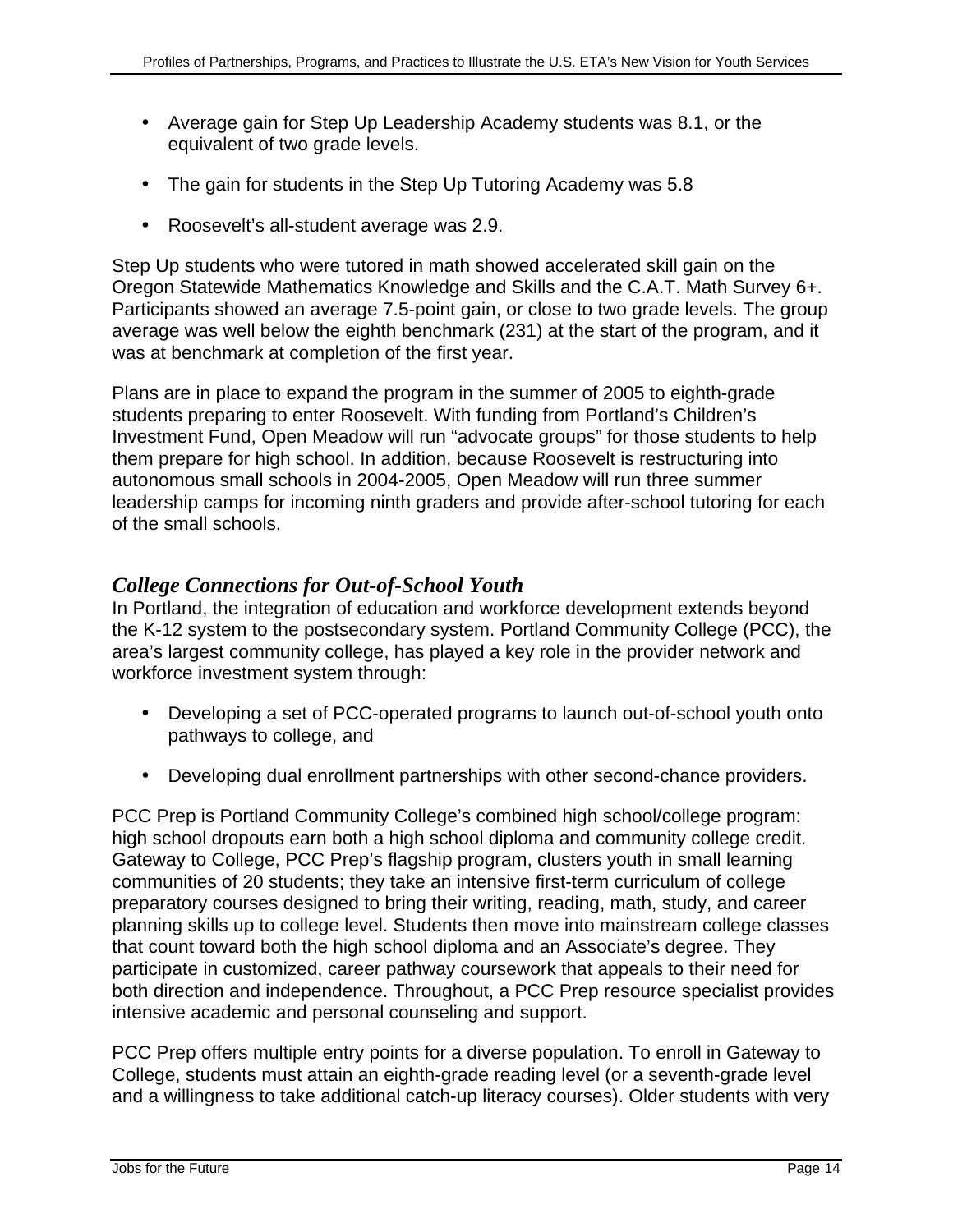low skill levels enter PCC Prep's GED program, where they can earn a GED and transition into college-level courses. Limited English proficient students attend the Multicultural Academic Program and concentrate on developing language skills and then they transition to Gateway to College.

PCC also offers dual enrollment opportunities to youth in second-chance learning environments across the network. For example, Portland YouthBuilders has an articulation agreement with PCC. Students who successfully complete the Portland YouthBuilders program receive up to 11 credits in PCC's construction department. As stated above, the strategic plan for the youth workforce investment system articulates a requirement that contractors develop dual credit and dual enrollment opportunities for youth in their programs.

### *State and Local Policy Framework that Supports Programming*

The strong collaboration and integration of WIA and the alternative schools is made possible by the support alternative schools receives from state and local policy. Portland benefits from a strong state policy framework that promotes the development of a wide range of alternative learning options. Oregon statutes and administrative rules describe the responsibility of district school boards to maintain learning situations that are flexible with regard to environment, time, structure, and pedagogy. With this framework, alternative schools can be developed and operate with significant autonomy and a high proportion (80 percent) of Average Daily Membership, or per-pupil, funding (see box).

Portland Public Schools has taken a proactive stance regarding state statutes and rules. The district maintains an office of Educational Options, and it has created a handbook that provides concrete guidance on proposing educational options. According to that handbook, the district encourages "cooperative efforts among educators, families, and the district to propose innovative yet proven ways to enhance the district's educational program and student achievement policy." Alternative education options are one of several educational options described in the handbook, which also includes neighborhood schools, focus options, and public charter schools.

#### **Oregon State Policies Regarding Alternative Learning Environments**

- Broad definition of alternative programming. "Alternative education" is defined as meaning a "school or separate class group designed to best serve students' educational needs and interests and assist students in achieving the academic standards of the school district and the state." According to state statute, students placed in alternative education programs are those whose educational needs and interests are best served by participation in such programs and include youth with erratic attendance or significant disciplinary problems, who are expelled or suspended, or who do not meet or who exceed state standards.
- Responsibility of districts to maintain flexible learning options. District school boards must maintain learning situations that are flexible with regard to environment, time,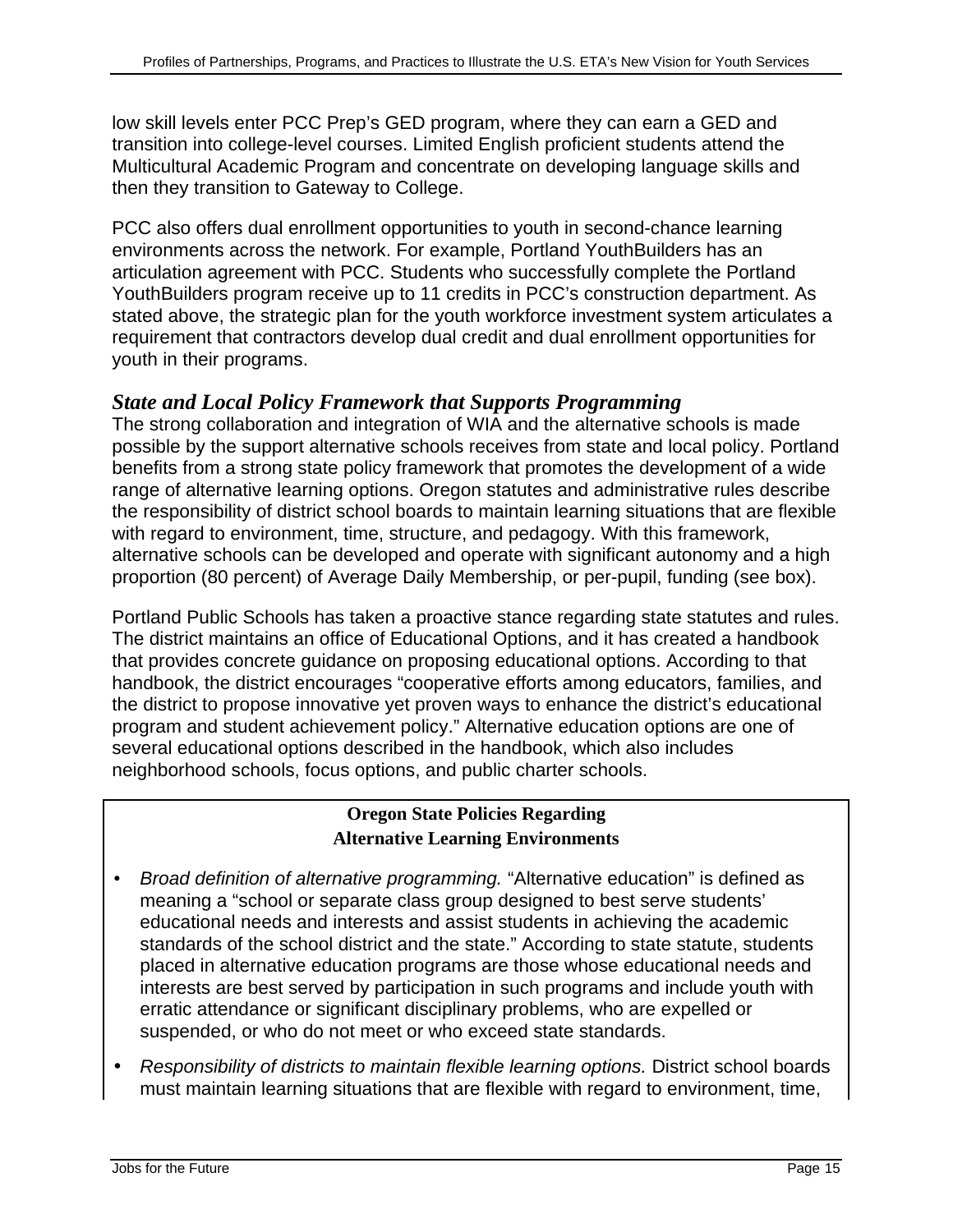structure, and pedagogy. The Oregon Board of Education is required to define the accountable activities and allowable credit for activities in alternative education programs, adopt a process for registering private alternative programs, and establish standards for a safe educational environment and instructional program that provides students with the opportunity to make progress toward achieving state academic content and performance standards.

- Requirement of district to notify parents and/or students of options. District school boards must adopt policies and procedures for notifying students and parents or guardians of the availability of appropriate and accessible alternative programs. Districts must also adopt procedures for parents or guardians to request the establishment of additional alternatives within the district.
- Types of programs/relationship to district. Oregon has two kinds of alternative learning programs: public and private. Public schools are created, approved, operated, and evaluated by local school districts. Private programs operate on contract with school districts and register with the state annually regarding which students they serve and the need they intend to fill. The contracting school districts approve the sites and evaluate them according to a menu prepared by the state.
- Financing. State administrative rules stipulate that every student in a contract alternative school is funded at a minimum rate of 80 percent of ADM. Weights in state funding add dollars for up to two additional categories per student: English Language Learner, special needs, pregnant/parenting, and "residential" (i.e., in a residential program). In addition, state rules describe two ways that a school may be funded: based on enrollment or attendance. The rule describes how districts recover general fund dollars from the state to allow alternative schools/programs to structure services differently than in regular schools; a formula translates the intensity of the service to the traditional time-on-task framework. For example, one hour of one-onone tutoring earns the same dollars as if the student were in multiple hours of classes.
- Credit Options. Students may earn credit in a variety of ways, such as showing classroom or equivalent work (e.g., a supervised independent study, career-related learning experiences, project-based learning), demonstrating competency or mastery via passing exams, providing work samples, or providing documentation of prior learning activities/experiences (e.g., certification of training).
- Staffing. A private alternative education program is not required to employ only licensed teachers or administrators, but this is likely to change under NCLB. Teachers/administrators of private alternative programs are not considered district employees. Any Oregon teaching license is valid for teaching all subjects and grade levels in an alternative education program.
- Individualized benchmarks. The alternative programs must teach to state content and performance standards, at the appropriate benchmark (not necessarily grade level). Programs must assess students, then set appropriate performance standards.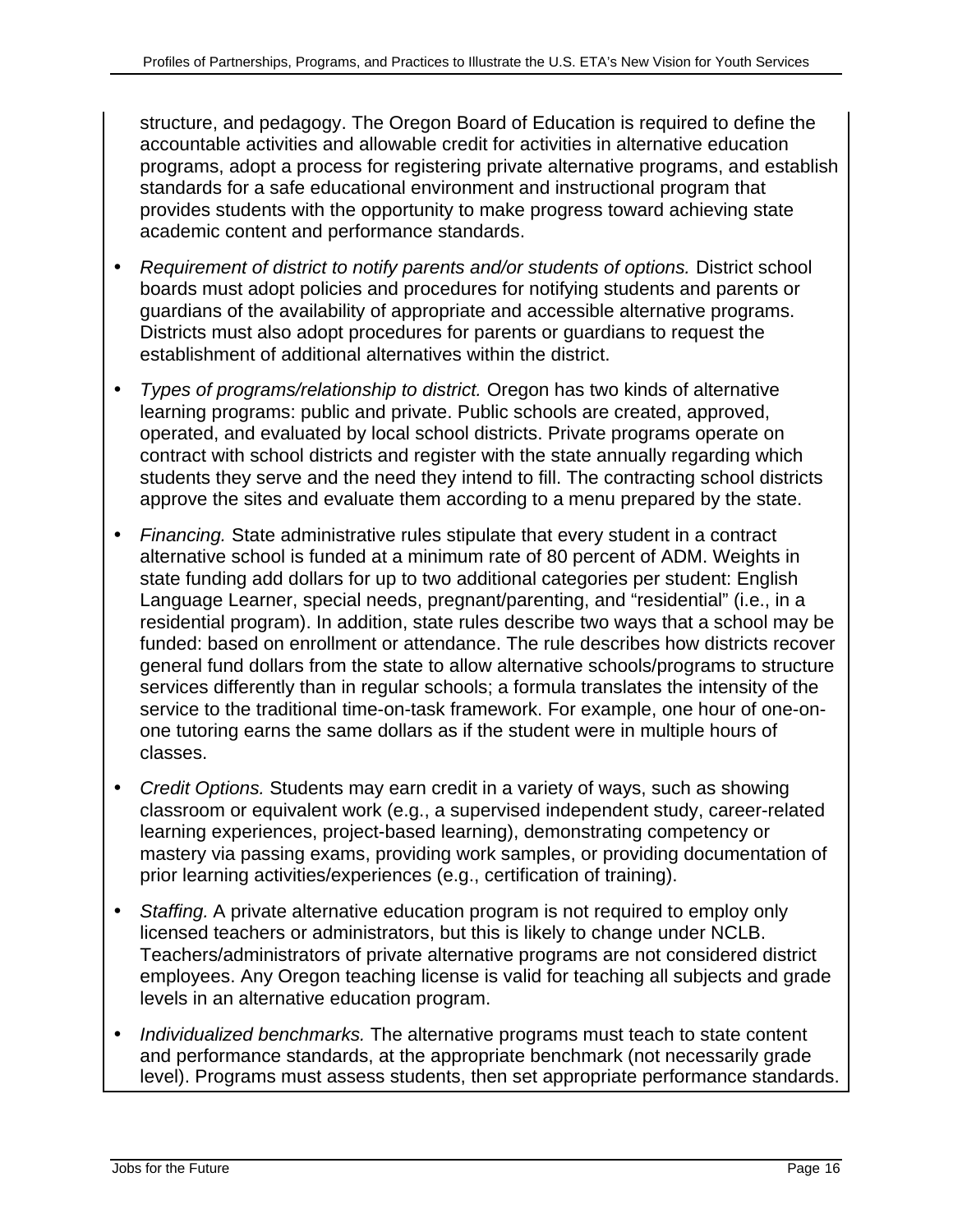# *Pathways to Credentials for Out-of-School Youth:* **Improved Solutions for Urban Systems (ISUS) Dayton, Ohio**

In response to employer demand, Improved Solutions for Urban Systems offers out-ofschool youth an opportunity to gain employment training and education through a system of industry focused charter schools. These innovative charter schools, for students between the ages of 16 and 22, integrate industry certified high skilled training with academics, youth development, and significant community service initiatives to serve youth.

Several key features make this program illustrative of employer-led, educationally grounded programs that prepare out-of school youth for skilled employment in high demand occupations:

- Mutually beneficial employer partnerships;
- Innovative blend of education and employment training;
- Infrastructure for scale and replication; and
- Significant contribution to low-income communities.

Traditionally, schools and workforce sectors are seen as compatible but distinct. ISUS blurs this divide. Through developing and managing multiple charter schools, ISUS combines employment and schooling so that young people who have experienced difficulties in school and often with the courts system can earn a high school diploma and college credits while progressing toward nationally recognized certification for occupations in high-demand industries, including construction, computer technology, and manufacturing.

Program features, including the relationships with industry and community partners, are discussed below. Details about the program begin with a description of the youth it serves and how they come to serve others as a result of the training they receive.

# *Target Population and Emerging Outcomes*

The founder of ISUS describes participants through the labels they typically carry. "We serve 'underachieving, over age, drop-out, kicked out, discipline problems, ex-offender,' you name it," she says. In short, ISUS serves youth, ages 16 to 22, who "no one else wants." To the point, the juvenile court system provides a common source of student referrals. Of the 51 students enrolled in ISUS in 2003, 32 had a criminal record. Each one had a history of trouble in school. For most of the youth at ISUS, troubles in school resulted in their leaving school altogether – a disturbingly common story in a district that loses almost half (48 percent) of its students before graduation.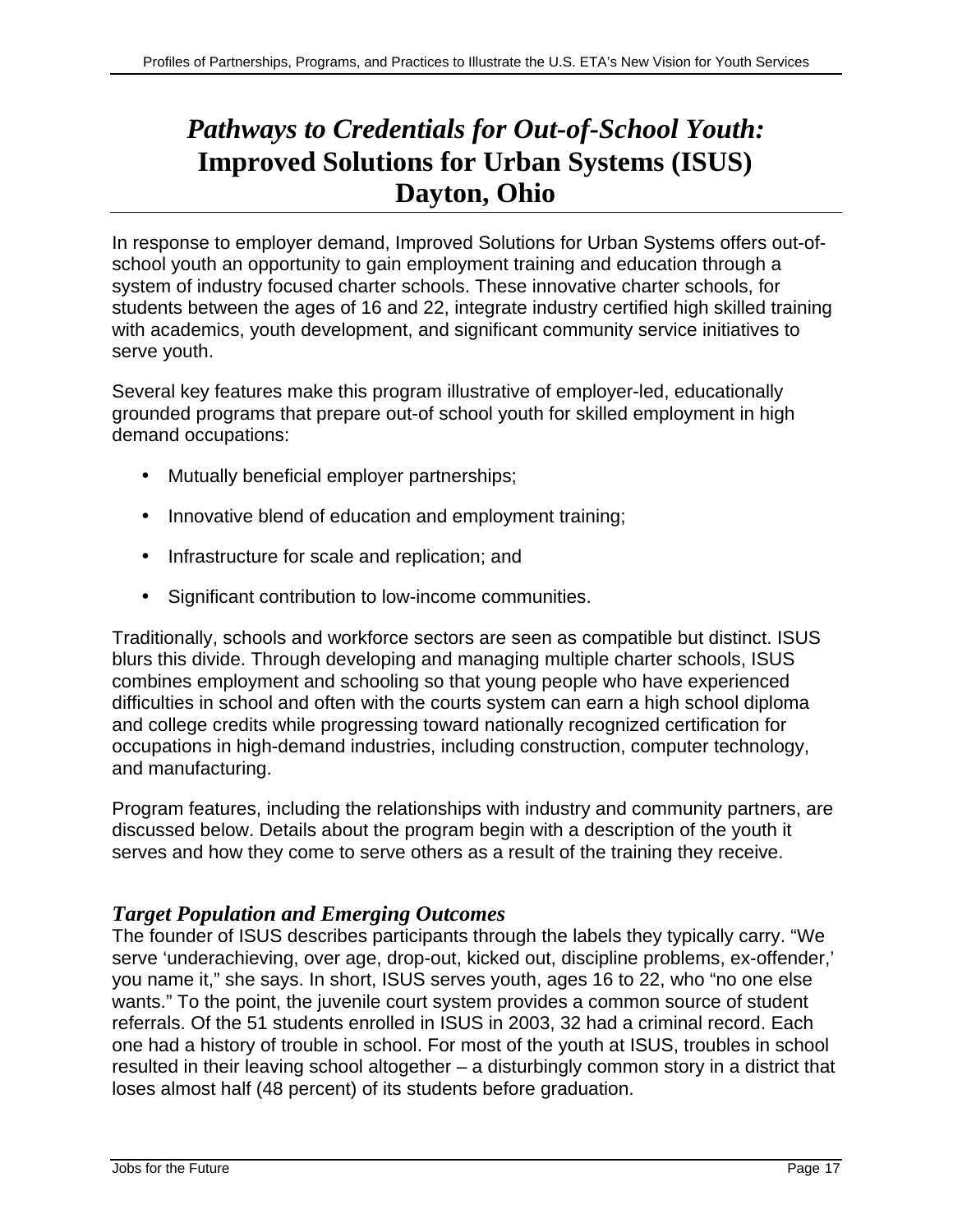Regardless of their pasts, ISUS offers a pathway to a brighter future for over 350 youth annually. It enables them to gain a long-term view of what they want for themselves and to set them on the path of achieving their goals.

- On average, students advance 2.3 grades each year they are enrolled in ISUS schools.
- 66 percent of the students, most of whom are high school dropouts, graduate with a high school diploma in the two-year high school program.
- Many students earn college credits while enrolled in high school.
- An alumni survey revealed that 85 percent of students secured employment after graduation.

In serving themselves by gaining credentials and marketable skills, the youth enrolled in ISUS schools also serve their communities. ISUS maintains a dual focus: helping youth progress toward successful futures while rebuilding their communities. Students in the computer technology program build and refurbish computers that they then provide to low-income families purchasing ISUS homes. In addition, the students hold week-long computer camps for children in the communities they are helping revitalize. Children who complete the camp receive refurbished computers if they agree to come back for an hour each week to work with ISUS students who teach them to use their computers. Through these endeavors, ISUS students diminish the "digital divide" that disadvantages many low-income school children.

Significant contributions emerge from the construction program as well. ISUS training programs rebuild and renovate homes on a developer model. For example, as they worked alongside of, and learned from, journeymen and master craftsmen to gut and rebuild 13 abandoned houses on a street in Dayton, students came to see how much they could accomplish. Over time, these former dropouts completed and sold all 13 homes for progressively higher prices as revitalization began to take hold and positively influence local businesses as well as the housing stock. The quality of their work has been recognized by industry associations and earned coveted industry awards. This process will be replicated in a similarly blighted community with the construction of 60 homes.

As the title of one review of the school put it, "[ISUS] gives kids a last chance to look ahead." The programs that give youth the capacity to move ahead are described below.

#### *Training Programs*

ISUS charter schools have their roots in a program designed to rebuild urban neighborhoods and replenish an aging construction workforce by training youth in the construction trades. The original program, founded in 1992, developed students' core academic and critical thinking skills through intensive training in the trades and handson experience building and renovating houses in low-income communities.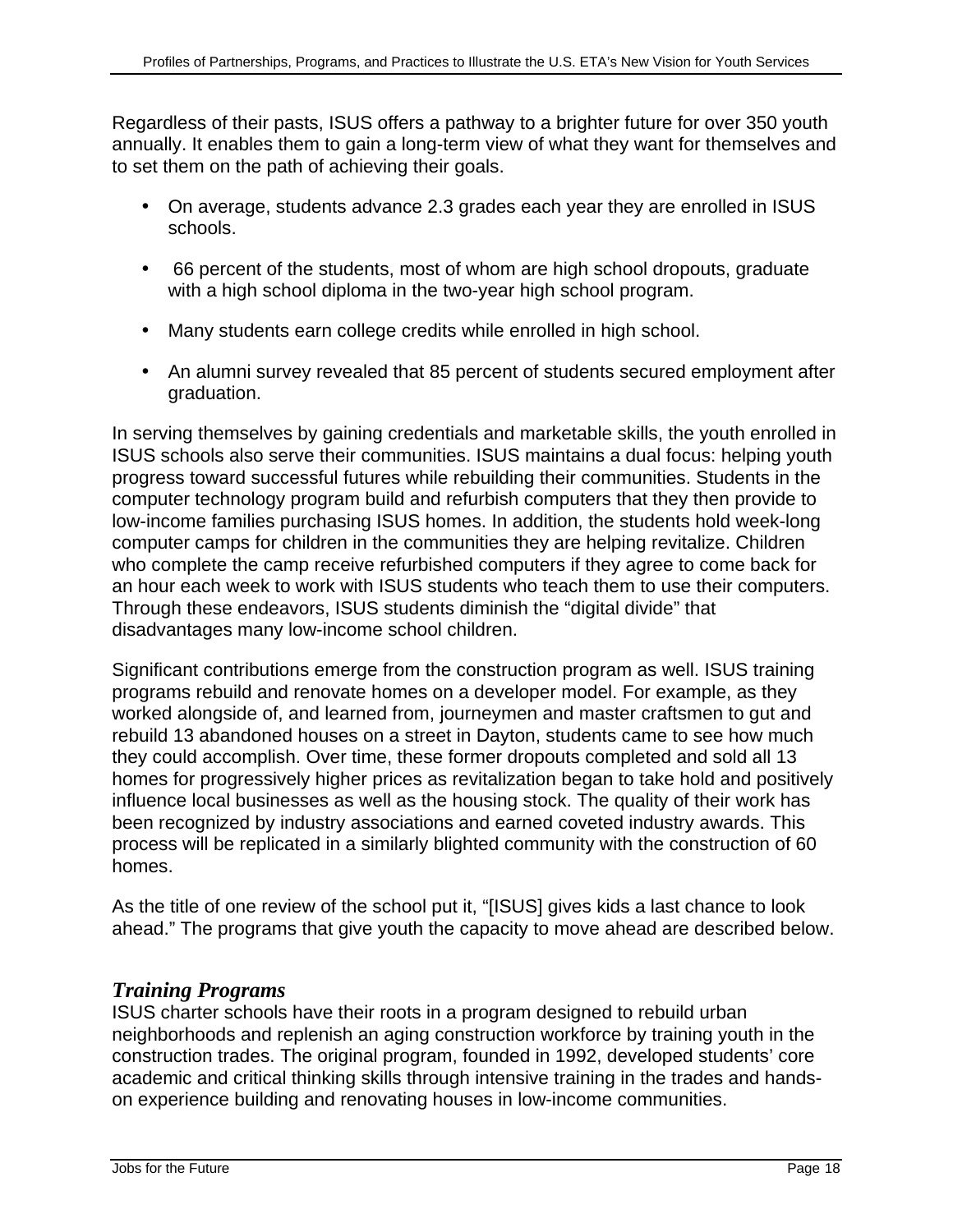However, the youth in the program found their ability to advance in the construction trades was limited by their inability to complete postsecondary degrees or credentials. To improve their employment ability, ISUS's founder and director recognized, would require strengthening the educational foundation for these formerly disconnected youth. She turned her attention to building industry-specific charter schools for out-of-school youth as a pathway to employment and postsecondary degrees or certification.

Through operating charter schools, ISUS has an infrastructure for replication. Replication allows for schools to respond to the particular requirements and training of multiple industries in multiple communities. Using charter schools as vehicle for industry training programs offers the potential to operate on a scale that could significantly improve the lives of youth, communities, and the education and workforce system.

ISUS has expanded to two industry-related schools that train youth for employment in three industries. A third school opens in January. Each of the schools has employer partners who support curriculum, training, and employment placement in the relevant industry. Notably, each school also has a postsecondary partner who offers advanced courses and industry related credentials for interested students.

#### **Construction**

This school, the oldest of the charter schools, opened in 1999. Skilled industry professionals train youth for positions in a broad array of construction trades. This school enrolls 218 students. Youth simultaneously work toward National Center for Construction Education and Research certification and earn college credits in Sinclair Community College's Engineering and Technology Division.

#### **Technology**

To integrate the technology curriculum that students are exposed to, ISUS combined the computer and manufacturing technology programs into a second school that currently enrolls 97 students.

#### **Computer Technology**

This program in the technology school teaches skills for repairing and building both hardware and software. Since 2000, it has trained out-of-school youth through education and training in the growing information technology field. Under the tutelage of industry professionals and industry certified teachers, youth work toward A+ and Net+ certifications. Through courses at Sinclair Community College, they gain further instruction, college credit, and certification opportunities in the areas of computer technology and engineering.

#### **Manufacturing Technology**

The manufacturing program, which opened in 2003, provides youth with training for the automated manufacturing industry. Youth gain a high school diploma and postsecondary credits while simultaneously working toward industry certifications.

Recently, the manufacturing program received a grant that would enable the youth to produce machinery used in computer-assisted design systems for building homes. With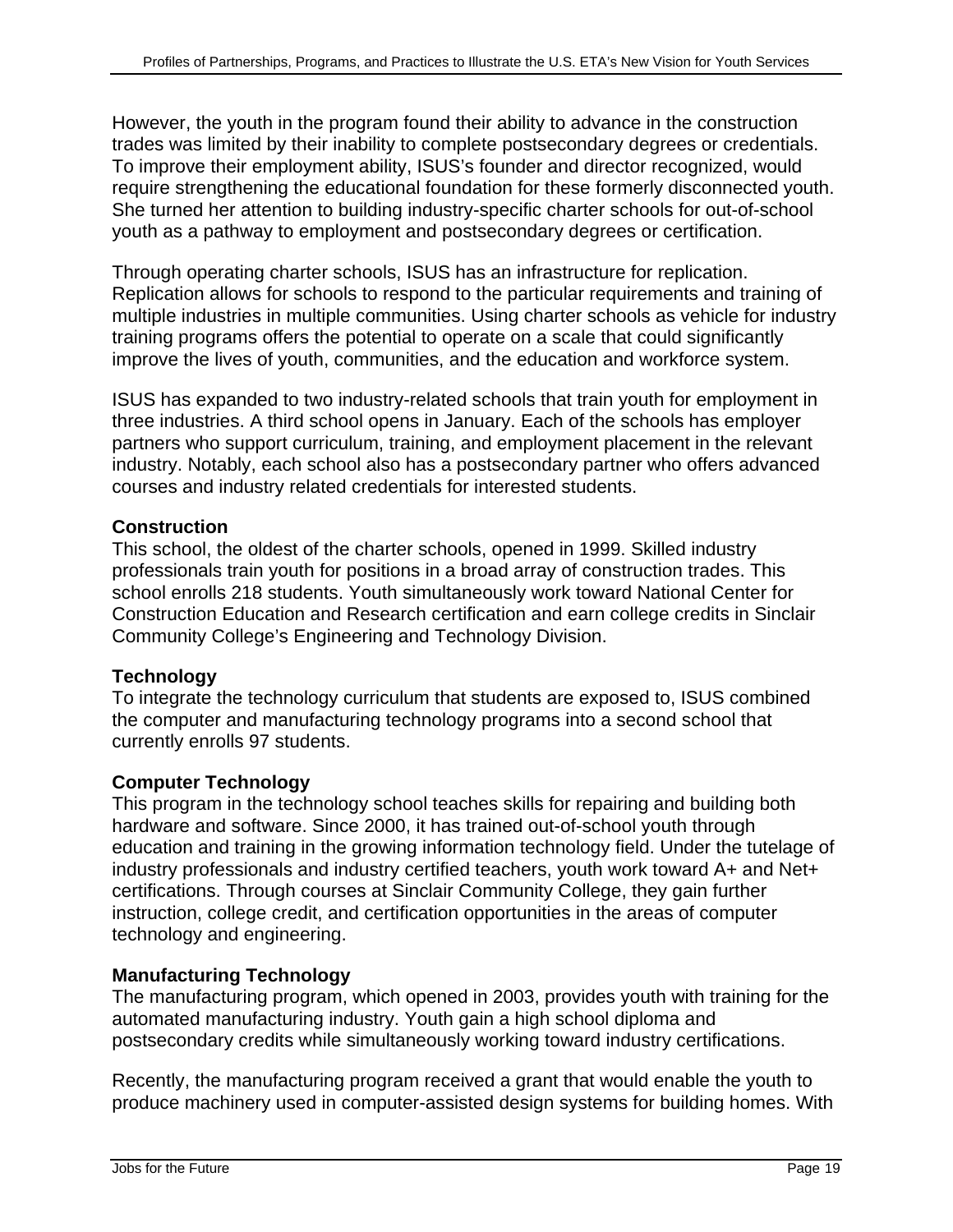this grant, the youth in this school will build the "Intelligent Building Systems" for home construction; manufacturers in Ohio and from out of state have contracted with the manufacturing school for the production of the CAD systems. These partnerships are particularly unique and give the youth more advanced skills training: as subcontractors, they managing contracts, customer relations, and quality control and assessment. ISUS schools are integral to multiple aspects of the market.

#### *Education*

ISUS schools blend academics, employment training, and experiential learning to create an engaging educational environment that orients students toward life-long learning. Students learn academic subjects in the context of their chosen trades and integrated with industry-certified curricula. In addition, learning is hands-on: instruction in mathematics, for example, might use pouring concrete footings as an opportunity to teach geometry, measuring lumber dimensions to teach fractions, and reading and preparing blueprints as an exercise in ratio and proportion.

Graduation requirements are rigorous: students must pass all core academic subjects, averaging no less than a C in the Sinclair Community College technical courses; pass all five parts of the Ohio Proficiency Exam; achieve a 4 (out of a possible 6) on Work Keys, a career readiness assessment; and maintain at least a 90 percent attendance rate during their final year. Upon completion of the two-year program, students obtain both a high school diploma and college-level training and credits in a career path. ISUS is "high school plus."

#### *Partnerships*

Partnerships with employers and a local community college are integral to the design of the schools and the students' success. Industry partners supplement learning through internships, support with curriculum and certification, and potential permanent placement for students. Community college support enables students to earn college credits while in high school and earn postsecondary credentials to secure advanced employment upon graduation.

#### **Employer Partners**

Employer partnerships are key to ISUS' goal of providing education and training that prepares youth for skilled employment. This partnership means employer support and sponsorship in the design of the school. With employer support, each school can provide youth with the training and certification necessary to compete in the market for skilled employees. ISUS offers an industry-approved and recognized curriculum, industry-certified instructors, and a mechanism through which industry associations certify ISUS teaching staff to administer certification tests.

In return for their participation, employers have a guarantee of well-educated, skilled employees. Because of their confidence in the ISUS training, employers offer youth internships and apprenticeships and permanent placement after graduation. The success of the ISUS schools is the result of partnerships with employers and industry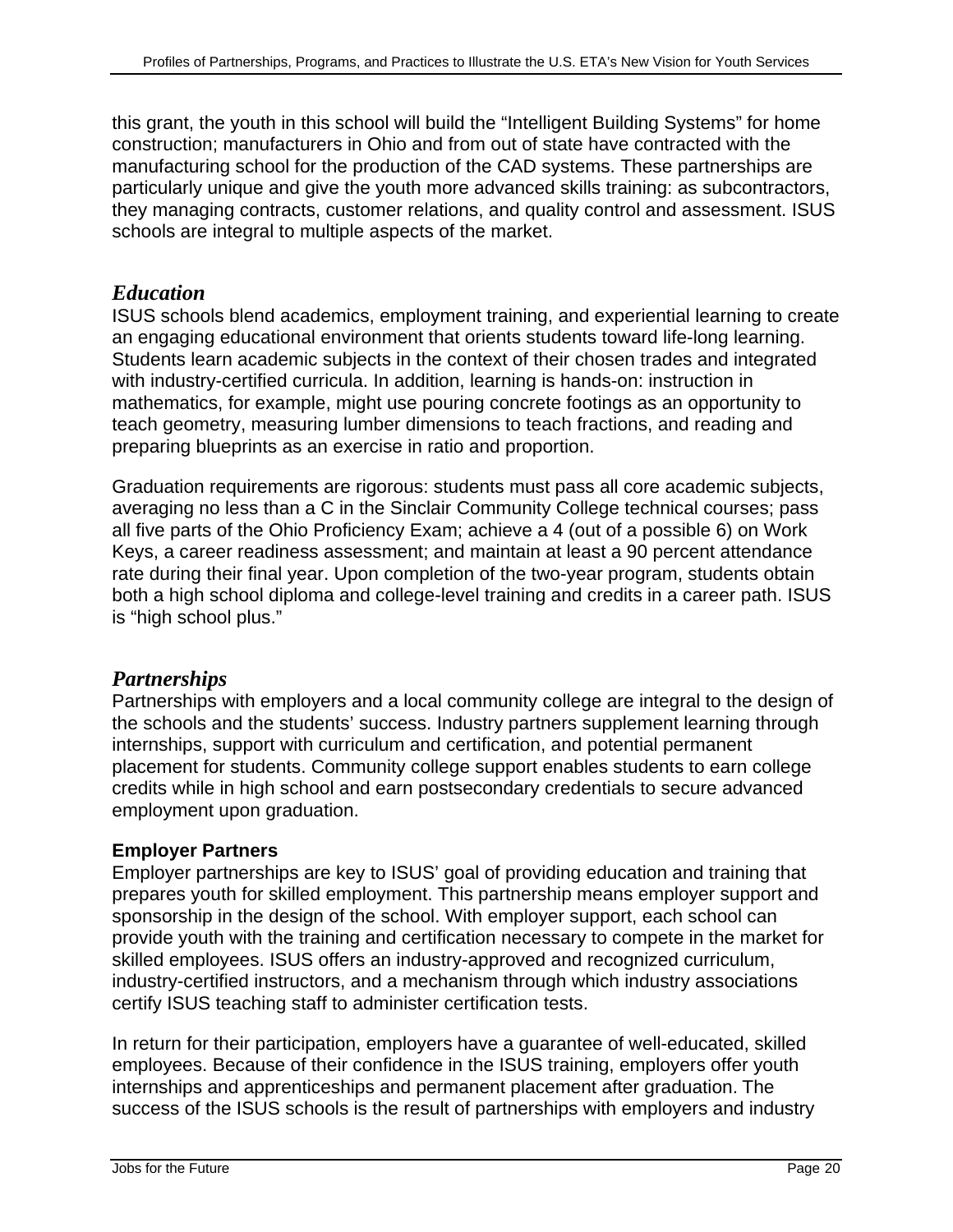associations willing to "roll their sleeves up" to build the capacity of out-of-school youth and enable youth to build up their communities.

As an additional benefit to employers, the construction and manufacturing charter schools serve as suppliers. Both the construction school and the manufacturing program partner with employers to provide products and services from which the school generates revenue and the youth generate income. Youth in the construction arena build paneling that they sell to contractors. These youth also install the paneling to contractor specification on work sites. ISUS's new contract to produce machinery for the CAD systems is expected to be a clear illustration of the mutual benefits that accrue to employers and the students through supplier relationships.

#### **Postsecondary Institution Partners**

Through its postsecondary partners, ISUS schools become "high schools plus." Partnerships with local colleges afford past dropouts the opportunity to earn college credits in high school. Through partnership with Sinclair Community College, students enrolled in the construction and technology schools gain advanced certification opportunities. The health-focused school opens in January with Kettering College of Medical Arts as a partner for both training and employment placement. These partnerships, in a sense, enable youth who have been discounted as high school students to gain the experience and perceptions of themselves as college students.

### *Conclusion*

Through ISUS, out-of-school youth transform themselves from the source of a problem to the source of a solution for employers and their community. With education and training, these youth replenish a diminishing skilled workforce, serve as suppliers for local industry, and renovate blighted communities. As they change themselves, these youth themselves become change agents.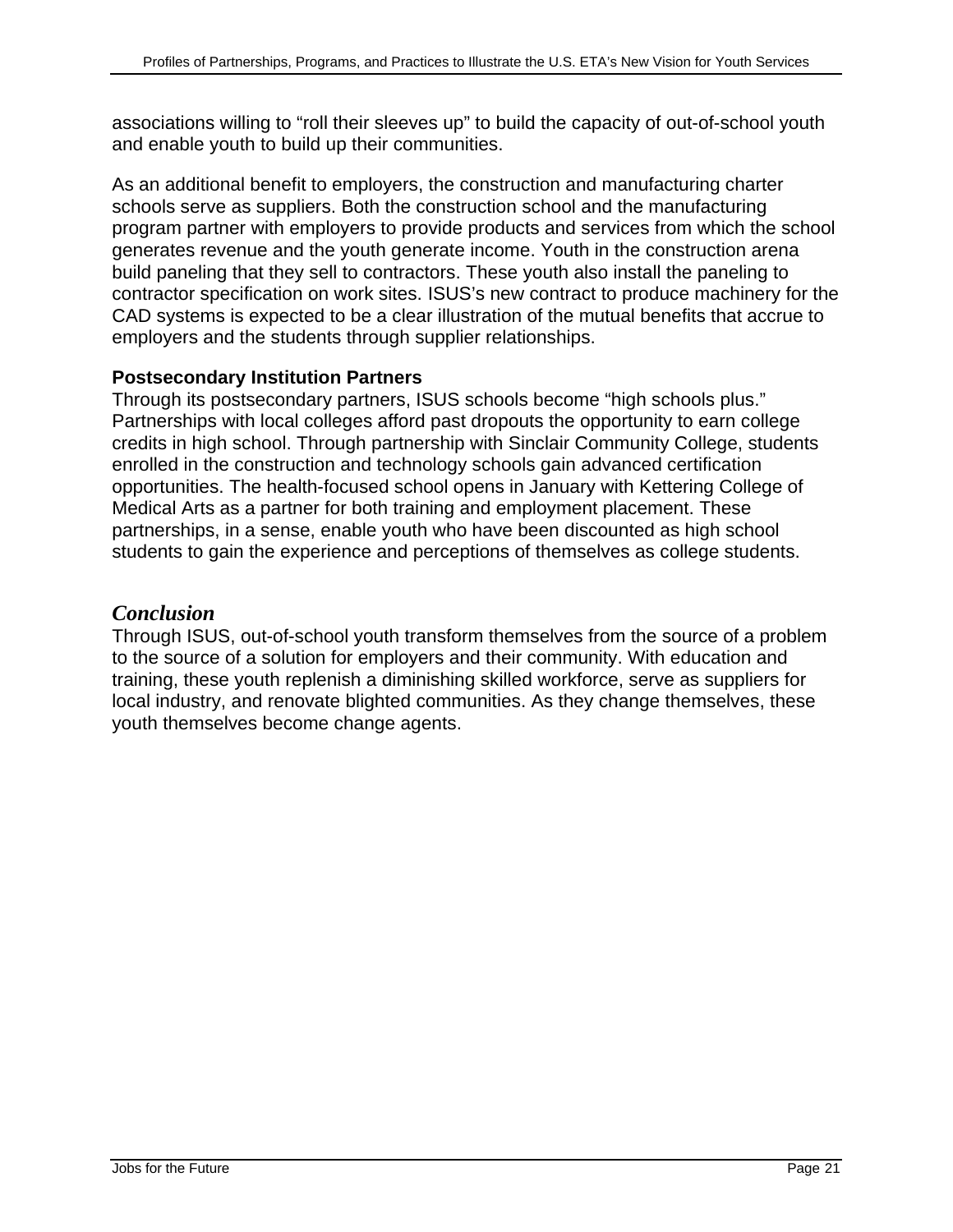# *Building a Data-Based Case Management System:* **Hartford, Connecticut**

YO! Hartford, Hartford's Youth Opportunity initiative, has created Hartford Connects, a dynamic, secure, Web-based case management and reporting system that a variety of partners are expanding to help improve an educational and employment outcomes for youth. This system links the Hartford Public Schools, youth-focused city departments, and 15 to 25 community-based agencies, including YO Centers, WIA youth programs, and community- and faith-based initiatives. The system allows for:

- Real-time tracking of youth enrolled within the city's Future Workforce Investment System programs, including tracking of success and completion measures,
- Improved coordination of services for youth, and
- The provision of a range of information about youth in order to identify issues and trends that support the development of programs to meet real needs.

The potential power and reach of this secure database and case management system is greatly enhanced by the YO initiative's collaborative relationship with the Hartford Public Schools and by the collaboration among programs in the Future Workforce Investment System, a mayor's initiative to coordinate services to youth and young adults. The FWIS includes the Mayor's Office, Capital Workforce Partners (which houses the region's Workforce Investment Board), and Hartford's Department of Health and Human Services. These partners have also developed a series of protocols to address confidentiality and ensure that access to information is contingent on the consent of parents and students.

# *Hartford's YO initiative and the Hartford Public Schools*

Hartford Connects grew out of an initial collaborative the YO staff developed with Hartford Public Schools and individual high schools to identify youth who are at-risk of dropping out and track youth in YO-eligible areas to immediately engage them in YO services. This collaboration supports, for example, efforts of YO providers to focus on the key transition years of eighth to ninth grade and ninth to tenth grade, which data indicate are periods of particularly high dropout rates. The school department's management information system generates lists of youth who, because of attendance or achievement levels, are at risk of school failure and dropout. YO staff then work at high schools to review MIS reports to identify at-risk youth and connect them to YO services.

In early 2004, this collaboration was expanded through the merger of the YO database on Hartford Connects and the Hartford Public Schools' database (called SASI). Today, authorized YO staff have desktop access to the following information from the school district on all YO-enrolled youth: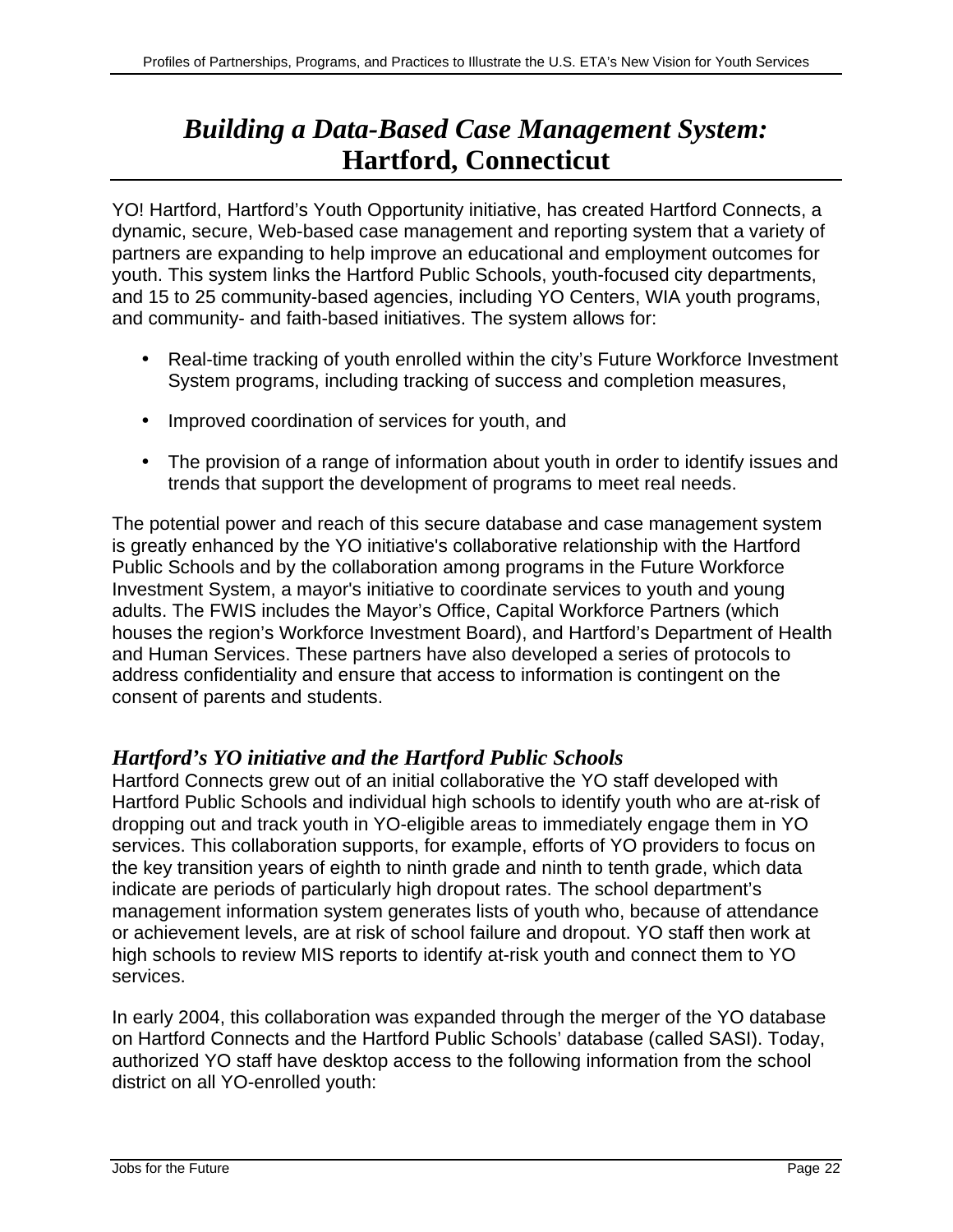- Student demographics;
- School history (i.e., which schools attended and for what years);
- Current schedule; and
- Attendance.

With this access, YO case managers can use school-based data in their case management efforts. Plans are underway for authorized Hartford Connects users to get access to report cards, progress reports, and standardized test scores.

#### *Expanding Database Use to Other Youth-Serving Agencies*

The Mayor's Office, Capital Workforce Partners, Hartford Public Schools, and the city's Department of Health and Human Services are the lead partners in an effort to create and implement the Hartford Future Workforce Investment System. The FWIS has ten strategies, all aimed at increasing the number of young people who finish high school, attend and finish college, attain a living wage job, and engage in long-term, careerfocused employment.

Examples of actions to achieve these outcomes include:

- Engaging a broad array of youth-serving agencies to reengage youth throughout Hartford – not just those living in YO eligible census tracts – who are at risk of dropping out of school;
- Enlisting these youth-serving agencies to use the Hartford Connects database system as a tool to help manage their youth services;
- Coordinating services for youth through common use of the database and collaboration among case managers; and
- Using this common platform to identify gaps in services for youth ages 14 to 24.

#### **Engaging a Broad Array of Youth Service Providers**

The enlistment of a broad array of youth service providers in re-engaging dropouts has begun. Meeting monthly, these providers review the lists generated by the Hartford Public Schools' MIS system and determine which agency has the best leverage to reach out to each individual youth based on services, geographic location, and personal connections. While primary focus is on re-engaging youth in high school, Capital Workforce Partners, YO staff, and the Hartford Public Schools have identified alternative options for those young people who have indicated they are unwilling to return to a Hartford Public Schools' high school. These options include the newly created Diploma Plus, a credit-retrieval program for adjudicated youth who are behind in credits.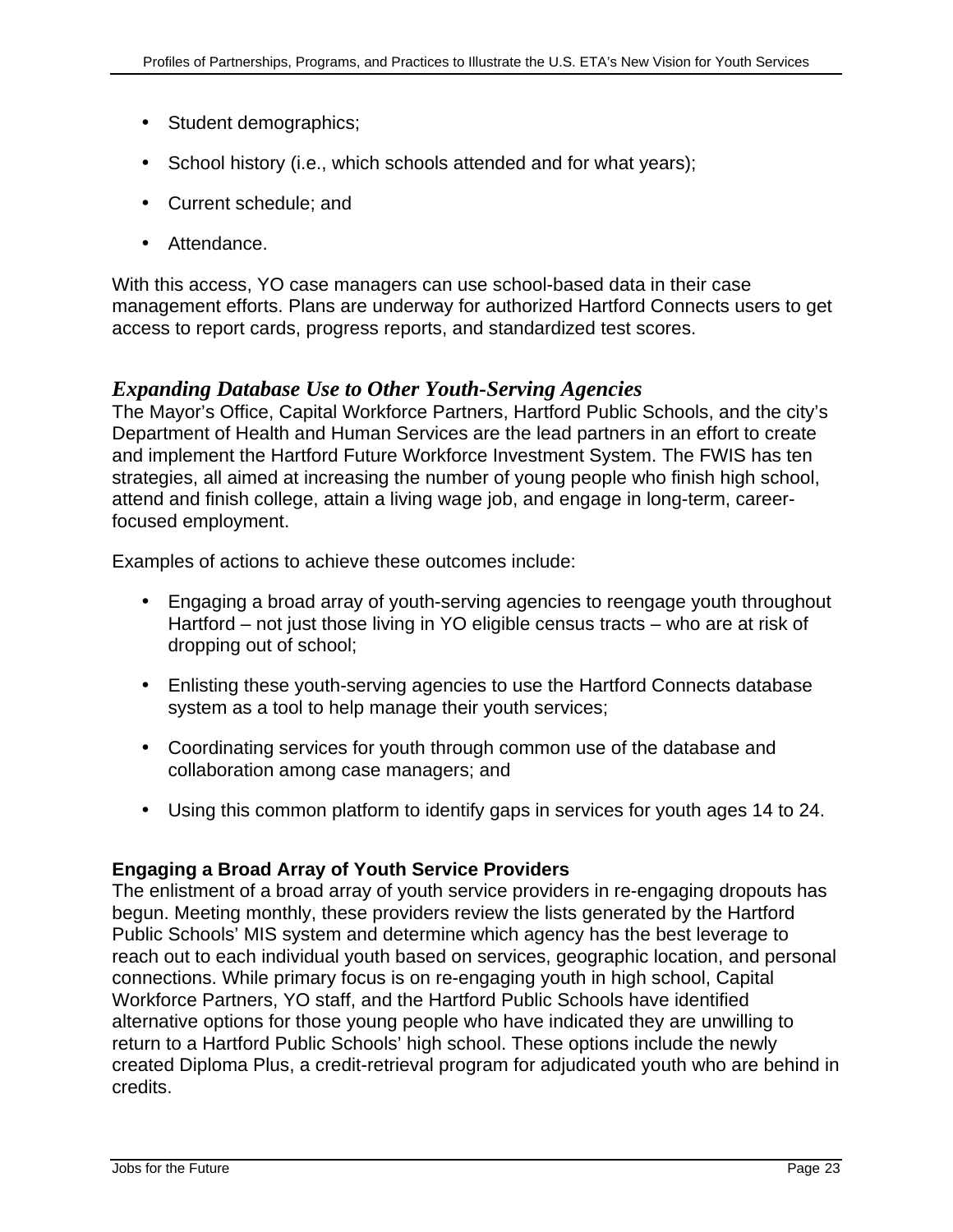#### **Enlisting Youth-Serving Agencies to Use Hartford Connects**

The partners engaged in Hartford's FWIS have developed a theory of understanding to enlist major youth-serving organizations to participate in the system and use the Hartford Connects database. In a memorandum, the partners ask these organizations to supply:

- Information on the type of services offered, and particularly which services meet WIA program requirements;
- Program descriptions and curriculum outlines;
- A sample assessment tool used by the agency;
- Professional development plans for youth-serving staff;
- The number of referrals the agency will accept;
- Recent evaluations of the agency's programs; and
- Resumes, an organizational chart, and a list of the board of directors.

The memorandum also requires agencies to agree to and comply with confidentiality rules.

To date, a number of youth-serving organizations have agreed to use the database, including Our Piece of the Pie (Southend Community Services), SAND (South Arsenal Neighborhood Development Corporation, a youth service agency), the Urban League, Safe Schools/Healthy Students (a program of Hartford Public Schools), and the Capital Workforce Partners Summer Youth Employment and Learning Program. Other agencies are signing memoranda of understanding on an ongoing basis.

#### **Coordinating Services**

The system is designed to allow each agency to customize its use of the database, and a private consulting firm has been engaged to help agencies merge their databases with the Hartford Connects system. When the system is fully operational, five "screens" on the database will be open to all authorized users across agencies. These screens will provide basic information such as demographics, previous school history, employment history, occupational skills training history, and parental information. All users will also be able to see which organizations are working with a particular young person. In addition, each agency will have a password that allows access to the database for managing data on their own participants. This level of data may include case notes as well as quantifiable information.

The organizers of the Hartford Future Workforce Investment System will provide technical assistance and training for utilizing the Hartford Connects system. They will also coordinate referrals and follow-ups to participating agencies.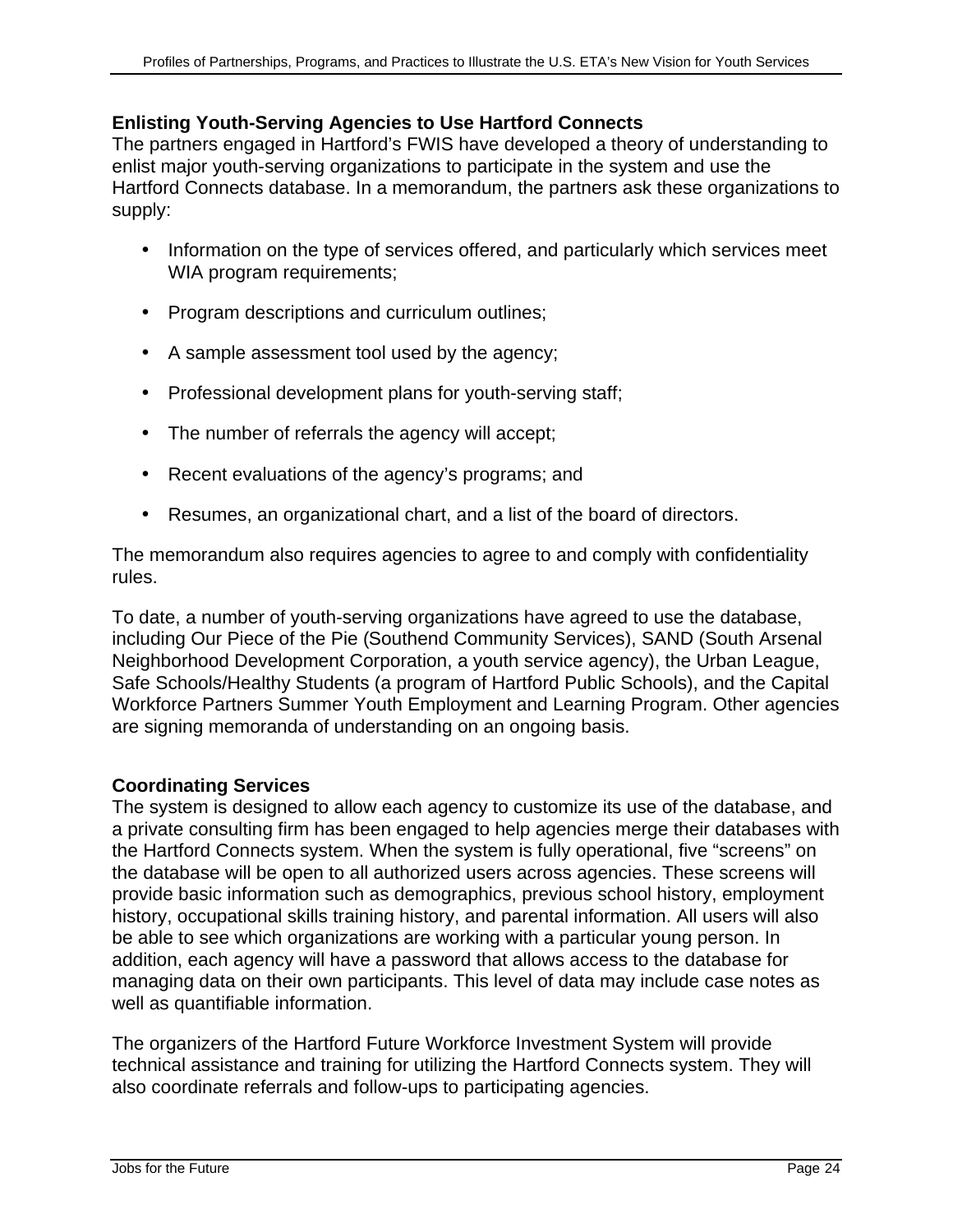### **Identifying Gaps in Services**

According to its organizers, the ultimate goal of the system is to improve the quality of services received by Hartford's youth so that more young people finish high school, attend and finish college, attain a living wage job, and engage in long-term, careerfocused employment.